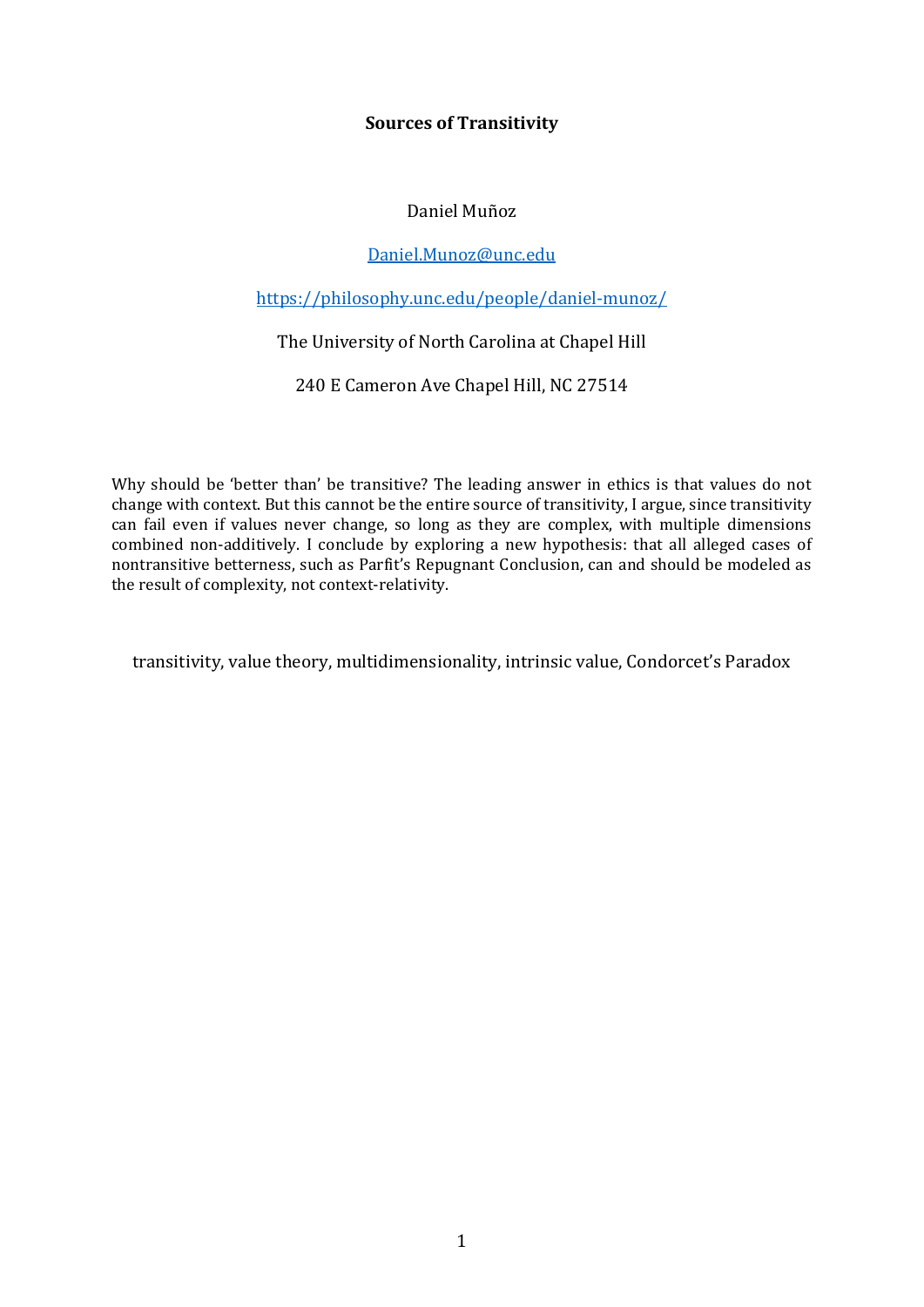# **1. Introduction**<sup>1</sup>

A hot cup of coffee beats a lukewarm mug, which beats no coffee at all. It seems to follow that hot coffee is better than no coffee. More generally, where '>' means 'is better than', it seems:

**TRANSITIVITY** 

If  $A > B$  and  $B > C$ , then  $A > C$ .

Almost every philosopher who discusses this principle endorses it. Many think it is undeniable, even trivial. 2

But what *makes* TRANSITIVITY so hard to deny? The leading answer in ethics, due to Larry Temkin, is that TRANSITIVITY has its source in our naïve conception of goodness: the *Internal Aspects View*. On this view, the truth of 'A > B' depends on how A's goodness compares to B's, and a thing's goodness just depends on its internal features, not on what it is compared to.<sup>3</sup> Temkin (2012: 388) sometimes describes the process in the

<sup>1</sup> My thanks to the editors at *Economics and Philosophy* and to several anonymous referees, including three at this journal alone, for their constructive comments. For discussion, I thank Alison Ross, Zach Barnett, Luc Bovens, Jonathan Dancy, Geoff Sayre-McCord, Tyler Doggett, Al Hájek, Nathaniel Baron-Schmitt, Daniel Cohen, Lloyd Humberstone, Kerah Gordon-Solmon, and audiences at Monash University and the Australian Catholic University. Special thanks to Brian Hedden for his detailed feedback on an early draft, and to Toby Handfield, Theron Pummer, and an anonymous referee for encouraging me to go beyond Condorcet's case and talk about internalizing. <sup>2</sup> For some important defenses, see Binmore and Voorhoeve (2003) and Nebel (2018). For challenges to transitivity, see Rachels (1998); Friedman (2009); and Temkin (2012). <sup>3</sup> In economics and decision theory, the leading argument for transitivity, as a requirement on rational preferences, nontransitive preferences can be "money pumped." For example, suppose I get C if I do nothing, and I prefer A to B to C to A. Then I should be willing to pay money if someone offers to bring about B instead of C—and I should pay, again, to trade up from B to A, and once more to trade up from A to C. But then I have paid good money to end up with what I started with. For an early example of such an argument, see Davidson, McKinsey, and Suppes (1955).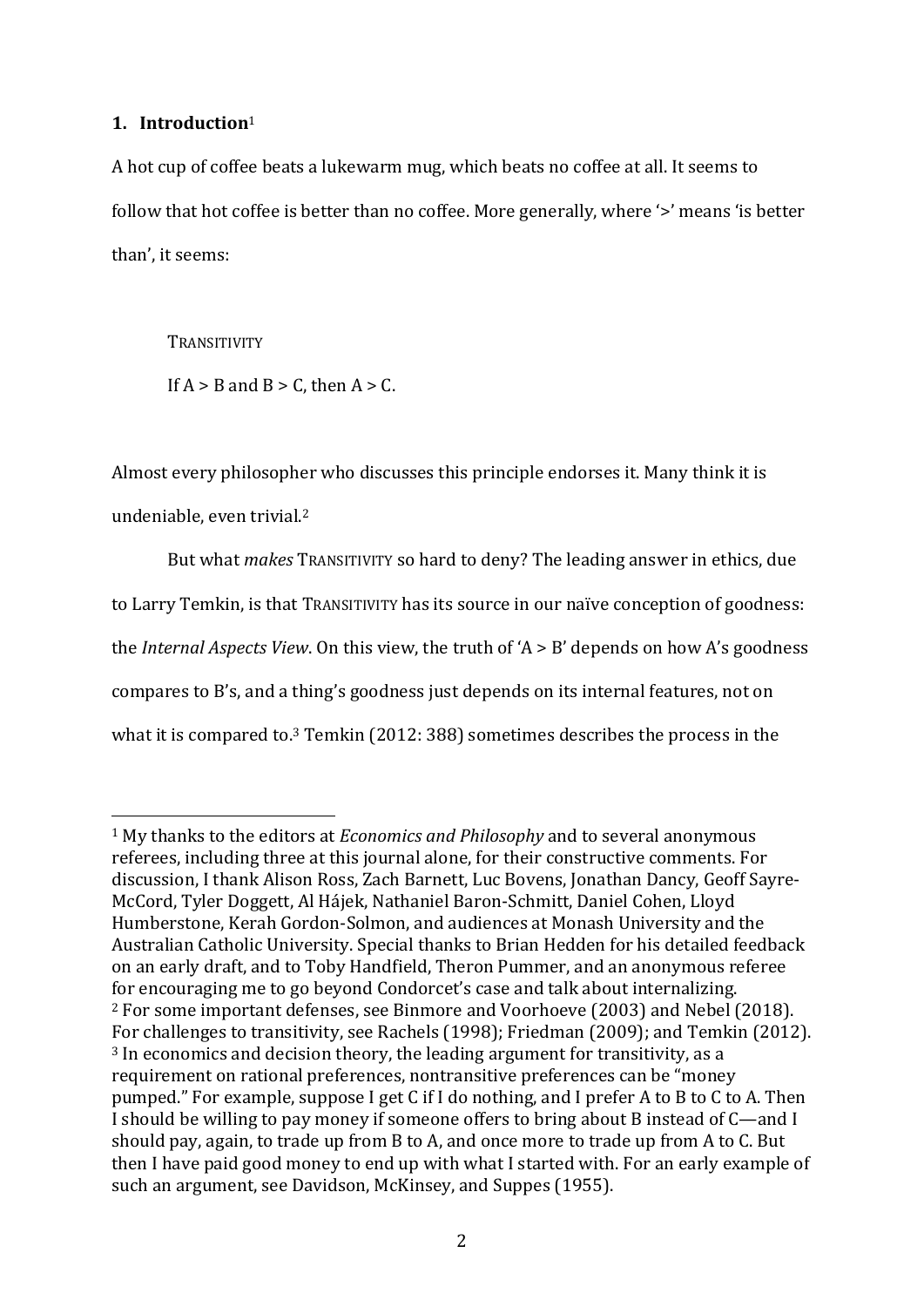language of "scores." First, we ponder A on its own and award it a goodness score. Next, we do the same for B; finally, we compare scores: if A's is higher,  $A > B$ .

I argue that the Internal Aspects View cannot be the full source of TRANSITIVITY's appeal. The view does not even *entail* TRANSITIVITY—not unless the ranking of value "scores" is itself transitive, which the view does not itself guarantee.

How could nontransitive rankings emerge from internal scores? <sup>4</sup> The answer is that scores could be complex—involving multiple dimensions combined in some way subtler than mere addition. I illustrate this with an adaption of Condorcet's Paradox, in which majority rule leads to cycles of group preference. In the adapted version familiar to economists and decision theorists—"majority rule" is applied to dimensions of value rather than individual voters.<sup>5</sup> I conclude that if we find TRANSITIVITY obvious, that is not just because we accept the Internal Aspects View; we must also be rejecting views with complex aggregation rules like majority rule. With the right complexity, even internal scores give rise to nontransitivity.

This conclusion is at odds with Temkin's own. He thinks TRANSITIVITY failures can only be understood on his *Essentially Comparative View*, which says that values can change as we compare an option to different alternatives. <sup>6</sup> This may be one way to get

<sup>4</sup> I use 'nontransitive' instead of 'intransitive' because some people use the latter to mean "never transitive," instead of "not always transitive" Humberstone (2016: 369); see also Temkin 2012: Chapter 11 for a third use.

<sup>5</sup> Here are a just a few important discussions of majority rule for values. Kenneth May (1954: 6–7) considers a version of majority rule where the "voters" are replaced with dimensions of preference; Susan Hurley (1985: 505) touches on majority rule for ethical values; and Kenneth Arrow and Hervé Reynaud (1986) explore the viability of majority rule as a multicriterial decision rule for decision-makers in industry. My thanks to the referees for pointing out the relevance of Arrow and Raynaud's work.

<sup>6</sup> Temkin (2012: Chapter 11, fn. 32) says "there might be room in conceptual space" for an Internal Aspects View without TRANSITIVITY, but he sets the possibility aside; as he points out, no one has given even the "broadest sketch" of how to formalize such a view (2014a: 142).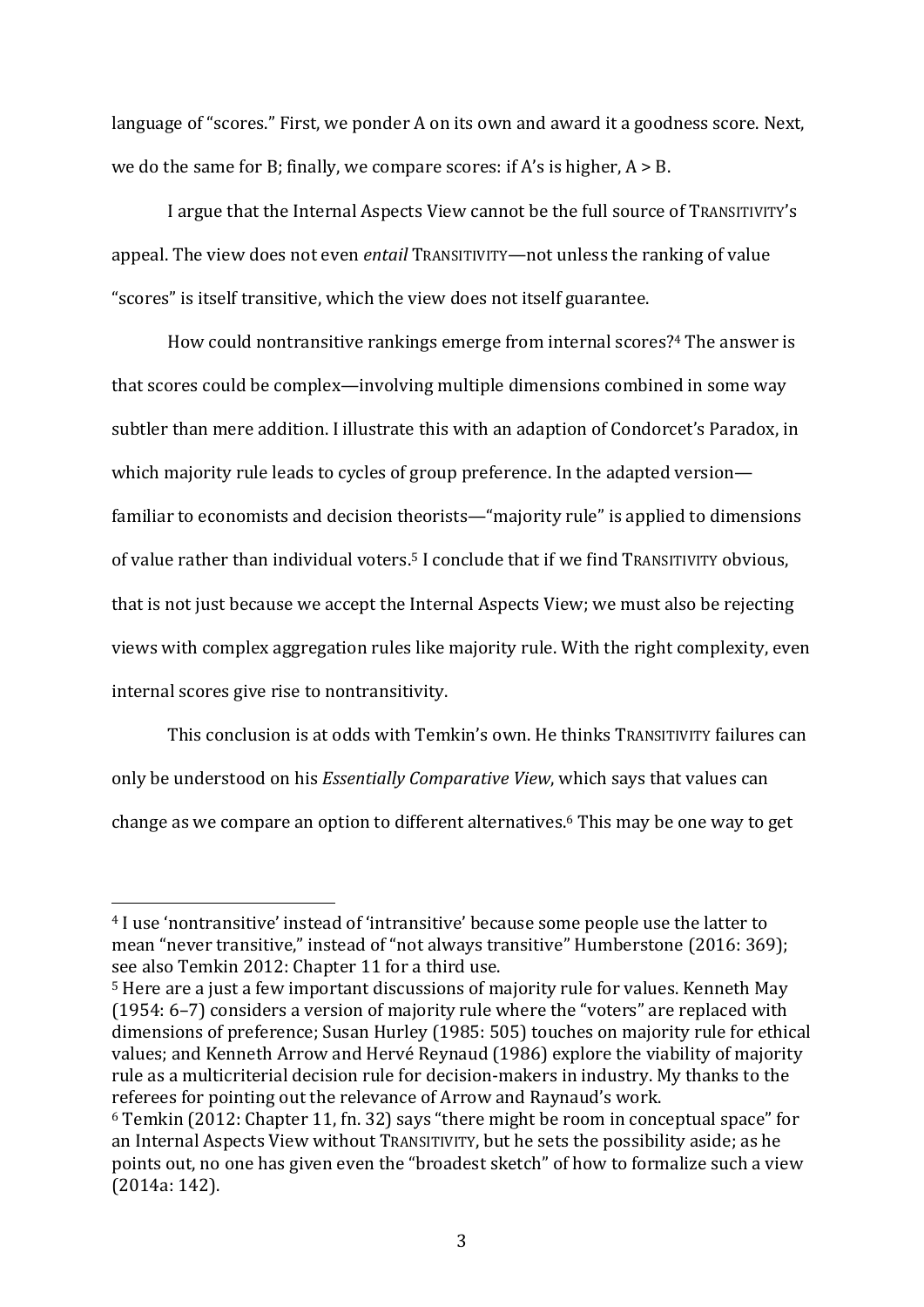TRANSITIVITY failures. But I argue that a multidimensional Internal Aspects View is a second, neglected cause of nontransitivity (§§2–4). <sup>7</sup> I then consider whether it might be the *only* cause (§§5–8), and show how certain comparative effects can flow from an Internal Aspects View (§9). If I am right, the transitivity debate should be reconceived: it is not just about context, but also complexity, and ethicists should be drawing inspiration from economists' insights into aggregation.

### **2. Condorcet's Paradox**

Let's start with a classic case. Alan, Betty, and Chico want snacks, but they have different tastes. Their preferences are as follows, where 'A' stands for the outcome where everyone gets apples, 'B' bananas, and 'C' cherries:

Alan:  $A > B > C$ Betty:  $B > C > A$ Chico:  $C > A > B<sup>8</sup>$ 

Their preferences, moreover, are transitive. Alan prefers apples to cherries, Betty prefers bananas to apples, and Chico prefers cherries to bananas. All that matters in this case is giving people what they want. We can only choose one snack, however, so there are just three outcomes: apples for all, bananas for all, cherries for all. Which is best?

That depends on how we settle conflicts. Apples are best for Alan, bananas for

<sup>7</sup> Leo Katz (2015: 420–21) agrees; see fn. 11 below. See also Persson (2014), along with Temkin's (2014a) persuasive reply. Some doubt that essential comparativity clashes with TRANSITIVITY (Handfield 2016; Klockseim 2016: 1315; Cusbert 2017: 76–7). I interpret the essentially comparative view so that it *does* clash with TRANSITIVITY, but will not have space to compare interpretations.

<sup>&</sup>lt;sup>8</sup> I rely on context to clarify when '>' means 'better than', 'greater than', or 'preferred to'.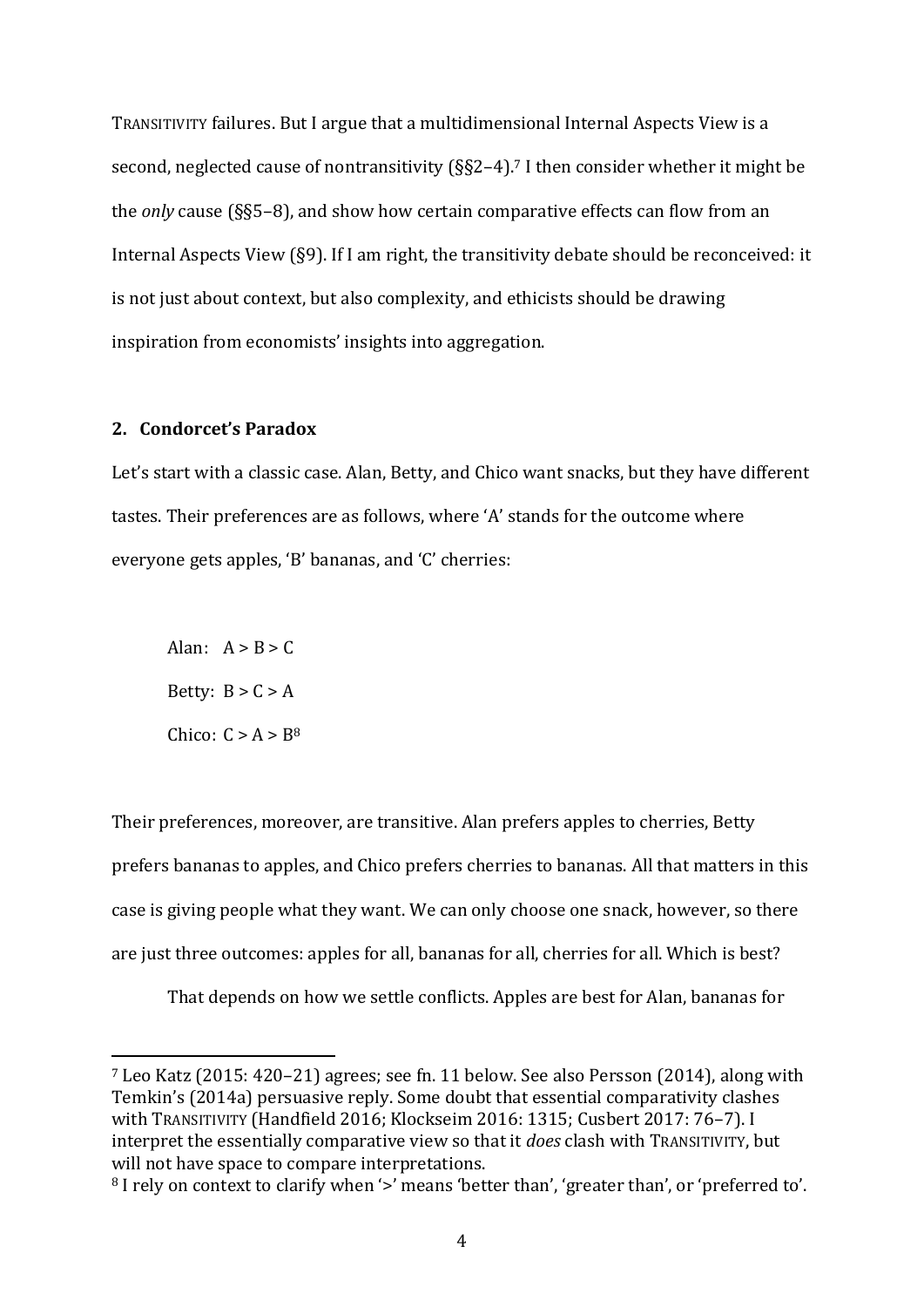Betty, and cherries for Chico. We want to know: which is best *overall?*

The answer is easy if we can just sum up individual desires, measured with a shared cardinal unit, to arrive at the group's satisfaction level. For example, if Alan's preferences are vastly stronger, the best outcome is for Alan to get his apples, as in:

|              | <b>Apples</b> | <b>Bananas</b> | <b>Cherries</b> |
|--------------|---------------|----------------|-----------------|
| Alan         | 10            |                |                 |
| <b>Betty</b> |               |                |                 |
| Chico        |               |                |                 |
| Group        |               |                |                 |

Here we resolve the conflict by adding desires and comparing sums, arriving at a tidy transitive ranking:  $A > B > C$ .

But consider a non-additive resolution:

MAJORITY RULE

 $A > B$  if the majority of people prefer A to B.

A foundational result in social choice theory is *Condorcet's Paradox:* MAJORITY RULE can violate TRANSITIVITY even when individual preferences are transitive (Arrow 1963, Sen 2017)9. Here is how. Suppose Alan, Betty, and Chico vote, pair by pair, on their favorite snacks. MAJORITY RULE will "rank" the outcomes:  $A > B > C > A$ . Why? Because two prefer apples to bananas; two prefer bananas to cherries, and two prefer cherries to apples.

<sup>9</sup> Though associated with Marie-Jean de Condorcet, "Condorcet's Paradox" was discovered by his colleague Jean-Charles de Borda. Condorcet did, however, show that Borda's voting rule violates the Independence of Irrelevant Alternatives; see Baker (1975), cited in Katz (2011: 3–4).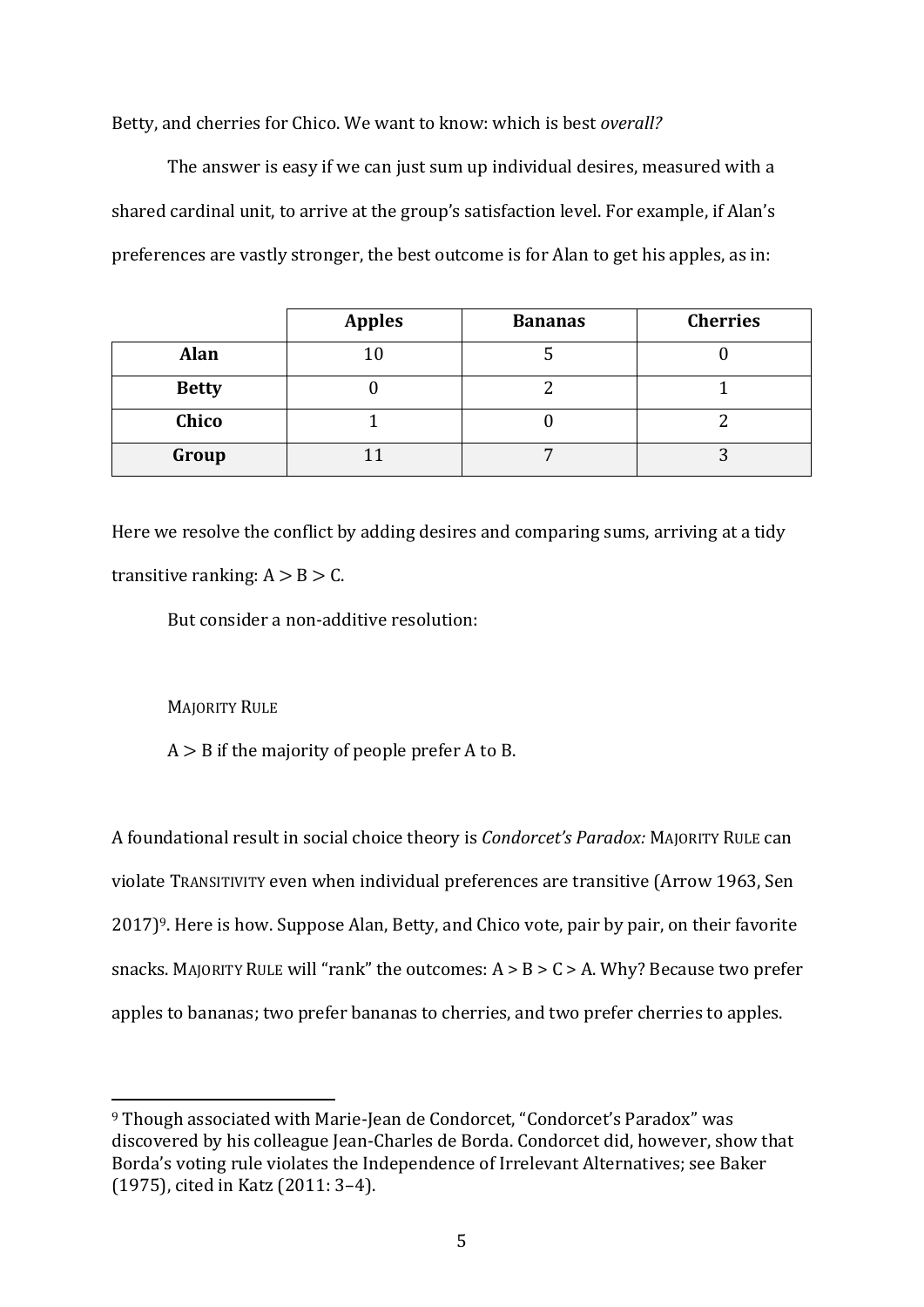The group's preferences violate not just TRANSITIVITY, but even:

#### **ACYCLICITY**

If  $A > B > ... > Z$ , then it is not the case that  $Z > A$ .

Which says that there are no cycles of '>'. It is rather shocking that MAJORITY RULE should violate such a basic principle. Hence Condorcet's *Paradox*.

I am not, however, here to talk about rules for voting. I am interested in MAJORITY RULE as a principle for how values combine in a single agent's choice.<sup>10</sup> We have three outcomes, none of which is best in every respect: A is best for Alan; B for Betty, and C for Chico. We have three dimensions of value, three ways in which an outcome can be good—one for each individual. We can think of MAJORITY RULE as a method for aggregating dimensions: A > B if A is better than B for *most* people. This leads to violations of TRANSITIVITY and even ACYCLICITY for betterness:  $A > B > C > A$ .

Of course, cycles aside, MAJORITY RULE is a problematic moral principle. One problem is that doesn't factor in anything besides utility—what about justice, knowledge, and the rest? But this is fixable. We simply generalize MAJORITY RULE to say that A is better than B if it is better along most dimensions, whatever they may be.

The real problem with MAJORITY RULE in morality is that it only cares about

<sup>&</sup>lt;sup>10</sup> In this part of the paper ( $\S$ §2–4), I am not trying to establish that MAJORITY RULE can be applied to moral values—that much is already well-known (see fn. 5, above). My point is that a moral MAJORITY RULE gives us a crisp example of how TRANSITIVITY could arise *without essentially comparative values*. The only other person to make this point, as far as I know, is Leo Katz (2015: 421), who notes that MAJORITY RULE can lead to cycles without comparativity: "It is not in this case the varying nature of the criteria, however, that generates the cycle. Instead it inheres in the very method of aggregation." I agree. My arguments in §§2–4 can be read as a defense and exploration of Katz's neglected insight. (I am grateful to the referees for helping me frame this part of the paper.)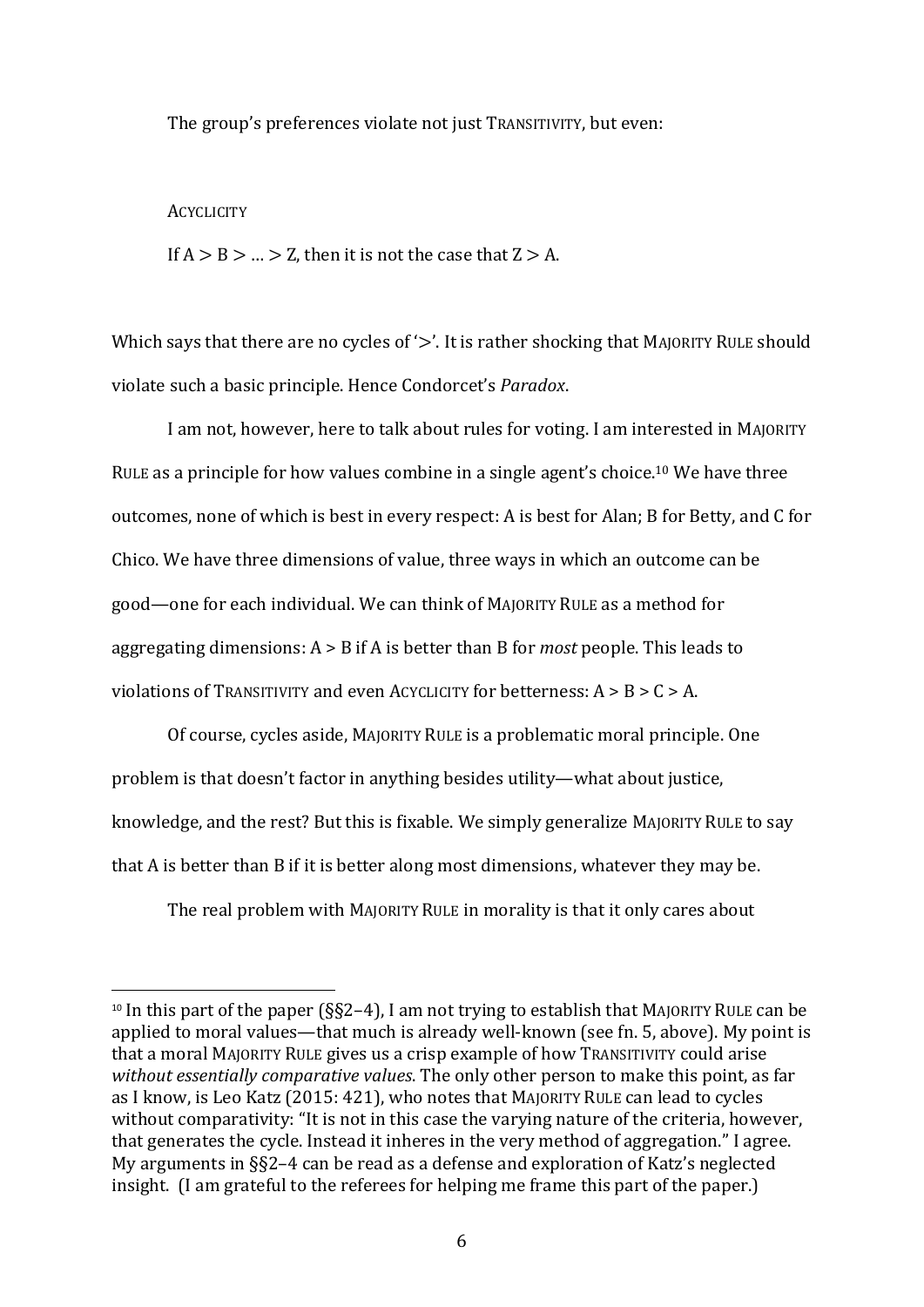whether A beats B along most dimensions, not by how much.<sup>11</sup> For example, even in the case where Alan's preferences are by far the most intense, MAJORITY RULE will *not* say that it is best overall for Alan to get his apples—not even if we multiply the intensity of his desires by a million, and dull down Betty's and Chico's—because the majority prefer cherries. This alone makes MAJORITY RULE fishy as a principle of value. 12

Thankfully, I am not *advocating* for this principle, only using it for illustration. 13 My point is that MAJORITY RULE can lead to cycles of betterness even given the Internal Aspects View, which means that this view cannot really underwrite TRANSITIVITY.

### **3. Internal Aspects and 1D Scores**

Now we need to show that MAJORITY RULE fits the Internal Aspects View. Let's start by getting clear on what the view really is.

Temkin (2012: 229) believes that the debate over TRANSITIVITY turns on a deeper conflict between two views of value. The Internal Aspects View says that a thing's value just depends on what the thing is like in itself, and that we compare values to determine which things are better. The Essentially Comparative View says that some aspects of a thing's value may depend on what the alternatives are; a certain factor might make A better than B without affecting whether A is better than C. The Internal Aspects View leads to TRANSITIVITY; the Essentially Comparative View leads us away.

<sup>11</sup> Here I agree with Temkin (2015a: 486–87).

<sup>12</sup> Does the fact that MAJORITY RULE ignores intensity of preference make it a bad *voting*  rule? This question has been debated since Condorcet's time (Gehrlein 2006: 2–3). Regardless, MAJORITY RULE is much more reasonable as a rule for aggregating voters rather than a principle for combining values. (But see fn. 13, below, for a point in favor of MAJORITY RULE for values.)

<sup>13</sup> We might prefer MAJORITY RULE to ADDITION if we reject interpersonal utility comparisons, as does Arrow: "it seems to make no sense to add the utility of one individual, a psychic magnitude in his mind, with the utility of another individual" (1963: 11).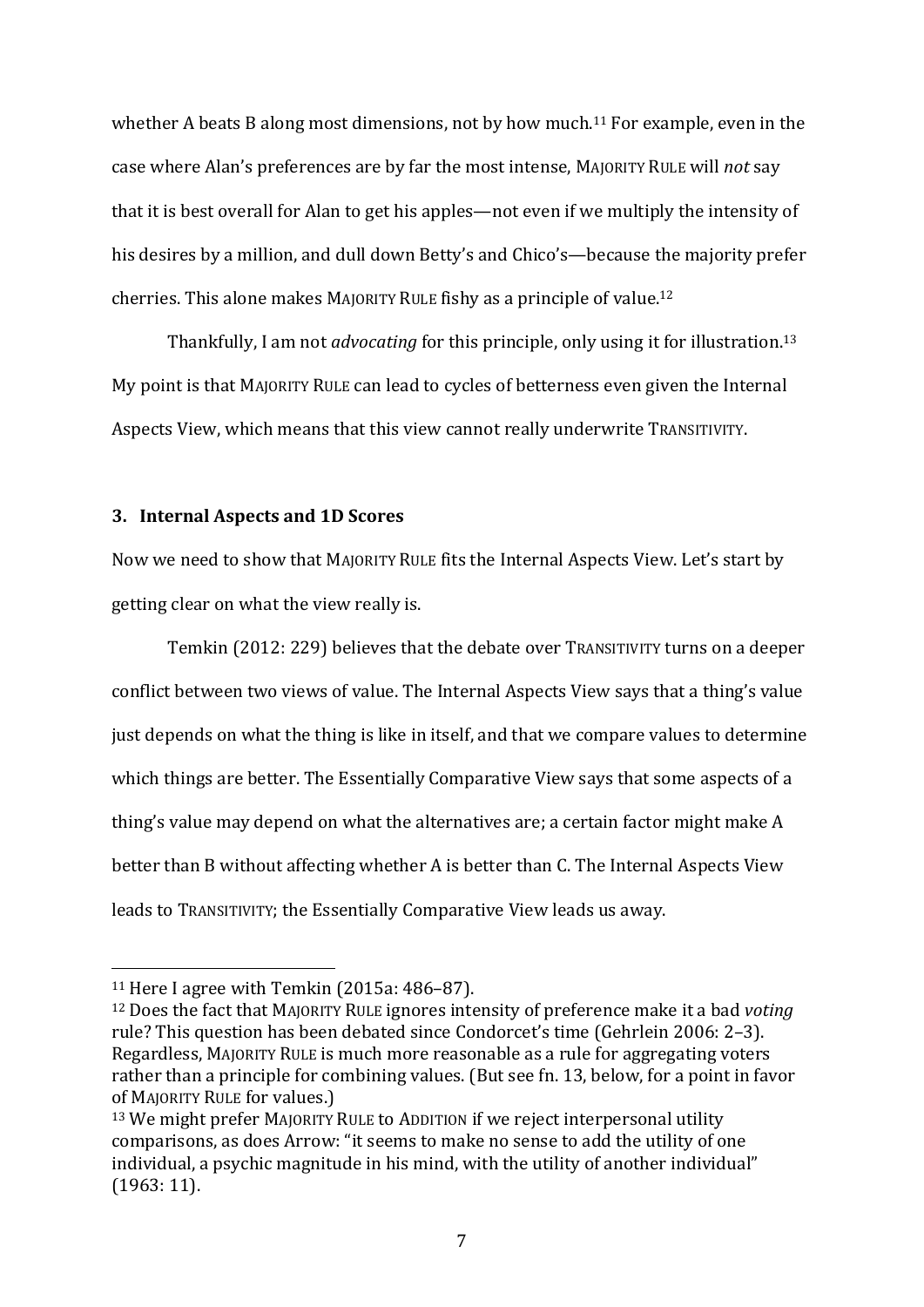That, anyway, is the breezy version. When we look closer, it is less obvious what Temkin takes to be essential to the Internal Aspects View. Consider this gloss:

On [the Internal Aspects View], each outcome is composed of a multitude of features. Together, these features and the relations between them will determine the value of that outcome from an impartial perspective. This value, which could (perhaps) be accurately represented on a linear scale measuring the value of outcomes, is *fixed solely by the outcome's internal features*, and hence will be unchanged as long as the outcome's internal features are themselves unchanged. This value has a special significance—it is, as it were, the real value or true value or, perhaps, the intrinsic value of the outcome. Correspondingly, this value will be the key feature determining how the outcome compares to other outcomes, whose values will likewise be determined solely by *their* internal features and will also be accurately representable on the same linear scale. (2012: 229, emphasis original; see also 1987: 158–59)

There are three claims here. First, betterness is determined by comparing values. Second, an outcome's value cannot change as we compare it to different alternatives. Third, values can ("perhaps") be ranked along a linear scale, like notches on a ruler.<sup>14</sup>

Let's call this combination of claims the 1D INTERNAL ASPECTS VIEW. Put precisely, the view combines the following:

<sup>14</sup> There are two ways to interpret this third claim: (1) we *can* assign numbers to values, and (2) the numbers we assign to values are cardinal measurements, i.e. unique up to positive linear (or affine) transformation. "Linear scale" suggests cardinality. But I set aside this stronger claim since the weak one in the text is enough to secure TRANSITIVITY.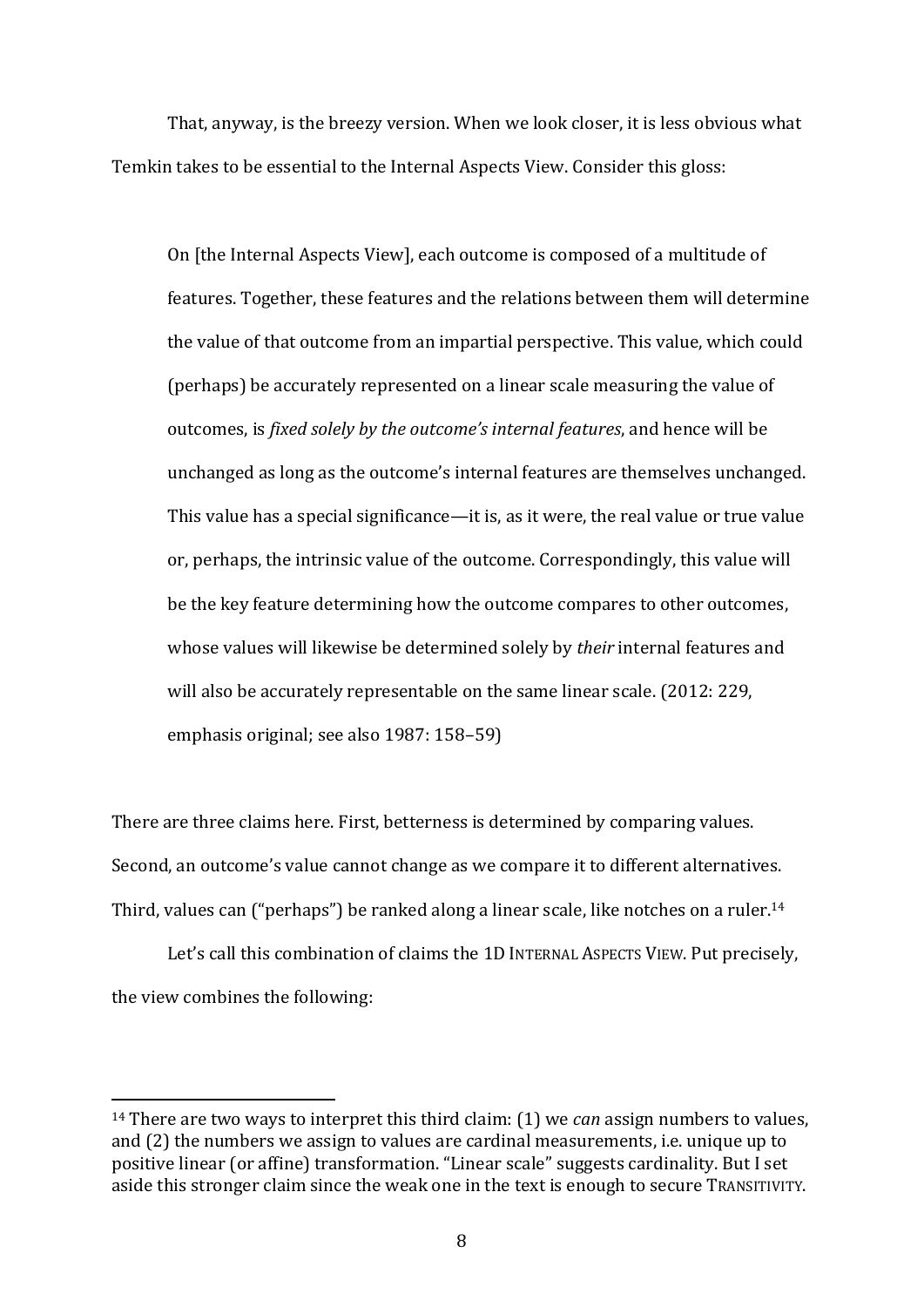**SCORES** 

 $A > B$  *iff*  $V_B(A)$  >>  $V_A(B)$ .

*Informally: to be better is to have a higher value.*

INTERNAL SCORING

 $V_B(A) = V_C(A)$ .

*Informally: a thing's value stays the same no matter what it is compared to.*

1D SCORING

There is a function *f*:  $V \rightarrow \mathbf{R}$  such that for any  $v_i$ ,  $v_j \in V$ :  $v_i >> v_j$  *iff f*( $v_i$ ) > *f*( $v_j$ ). *Informally: values can be ranked like numbers on a line.*

Let me explain the symbols. **V** is a function that tells us the value of an outcome, all things considered, in a context of comparison. For example,  $V_B(A)$ ' denotes A's value when compared to B. (When context doesn't matter, I write '**V**(A)'.) To say one value is higher, we use ' $\gg$ '. For example: ' $V_B(A) \gg V_A(B)$ ' means that A's value is higher than B's when comparing the pair. The function *f* in 1D SCORING maps values (in the set V) to real numbers (in the set **R**);  $f(v_i) > f(v_j)$  means that v<sub>i</sub>'s number is greater.<sup>15</sup>

SCORES tells us that A is better than B just if, when comparing the pair, A's value is higher overall; INTERNAL SCORES tells us that A has the same value no matter what it is compared to; and 1D SCORING tells us that values can be ranked like numbers on a line. 16

<sup>&</sup>lt;sup>15</sup> For simplicity, I assume that A is better than B if A wins in a pairwise comparison (ignoring any effect from C's presence; see Cusbert 2017: 78–81).

<sup>16</sup> INTERNAL SCORES does not say that values arise from intrinsic properties—only that they stay constant across comparisons. Constancy is what matters for TRANSITIVITY (as Huemer (2013: 325) points out).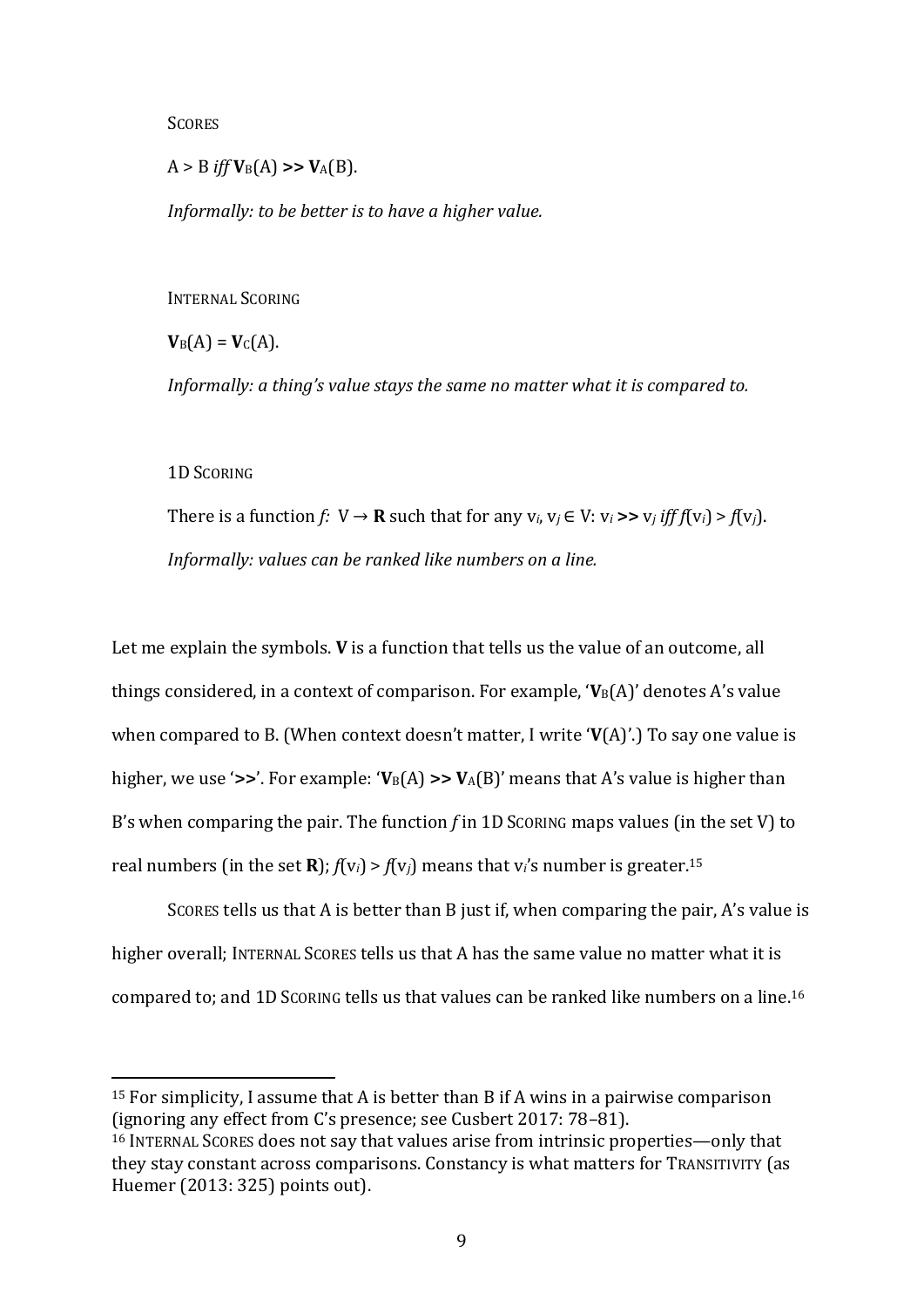Do these claims entail TRANSITIVITY, as Temkin says?<sup>17</sup> Yes. Suppose TRANSITIVITY fails:  $A > B > C$  but not  $A > C$ . Given SCORES and INTERNAL SCORING, the options' values must have the same structure: **V**(A) **>> V**(B) **>> V**(C), but not **V**(A) **>> V**(C). Given 1D SCORING, there must be a way to plug in numbers for these values and substitute 'is greater than' for '**>>**'. But this can't be done. 'Is greater than' is transitive.

So the 1D INTERNAL ASPECTS VIEW entails TRANSITIVITY, and the entailment crucially depends on 1D SCORING. But why should 1D SCORING be essential to the Internal Aspects View? It does not follow from the core idea: betterness depends on internal values. (This may be why Temkin introduces 1D SCORING with a parenthetical "perhaps.") Nor does 1D SCORING appear in Temkin's most explicit statement of the view, where SCORES and INTERNAL SCORING are front and center.<sup>18</sup> It seems to me that these latter two principles alone suffice for an Internal Aspects View.Such a view, at any rate, could not be essentially comparative, since values would stay fixed.<sup>19</sup>

We need a name for this kind of view, and so, with apologies to Temkin, I will call it the 'INTERNAL ASPECTS VIEW'. <sup>20</sup> This label will cover any view that rejects essential comparativity by embracing SCORES and INTERNAL SCORING. So defined, the INTERNAL ASPECTS VIEW does not require 1D SCORING, and can be paired with all sorts of other

<sup>18</sup> Temkin's main definition of the Internal Aspects View doesn't mention 1D SCORING (2012: 370; see also his 1999: 777), nor do others' definitions (Handfield 2016: 4; Coons 2014: 292; Roberts 2014: 309; Pummer 2018: 1740; an exception is Cusbert 2017: 74). <sup>19</sup> Should 1D SCORING be part of the Essentially Comparative View? I don't think so. (And while Temkin does include it at 2012: 229, he doesn't at 2012: 371.)

<sup>17</sup> It is not just Temkin (2012: 229, 386); others agree (Friedman 2009: 292; Coons 2014: 293, fn. 14).

 $20$  I might not need to apologize; arguably, this is Temkin's official definition! He often says 1D SCORING is not part of the Internal Aspects View proper, but rather part of a natural interpretation (or "representation") of the view, and it is only the view *so interpreted* that conflicts with TRANSITIVITY (1987: 159; 2012: 385; 2014b: 272; 2020: 96). But, admittedly, he does not always distinguish the view from the interpretation (see e.g. 2014b: 272 and 2015b: 371).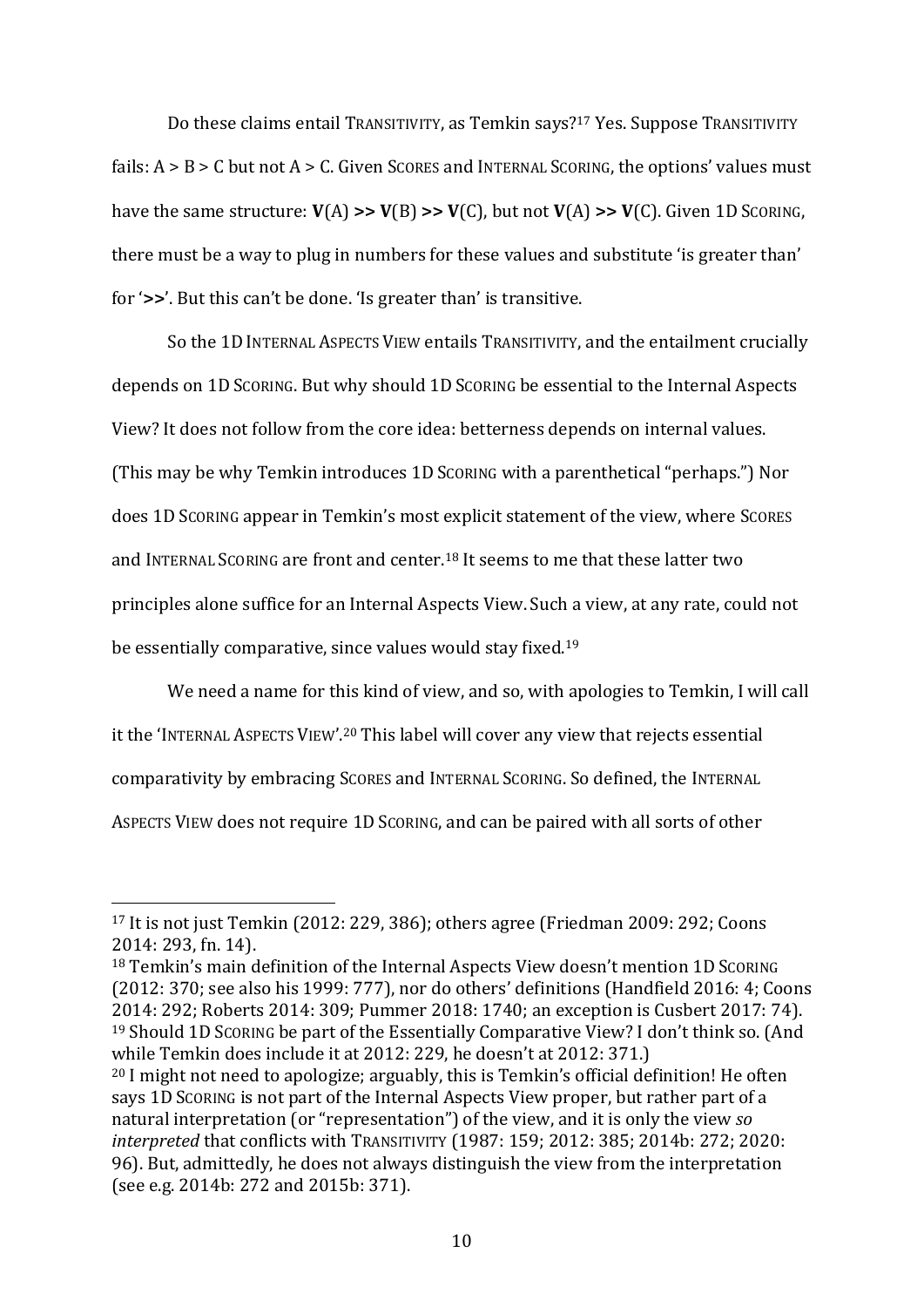rules—even MAJORITY RULE. Now let's see how this particular pairing leads to cycles in Condorcet's Paradox. 21

### **4. Nontransitive Betterness from Internal Aspects**

It is finally time to ask what value scores *are*. 1D SCORING suggests that they are like numbers on a line. But when TRANSITIVITY and ACYCLICITY fail, values can't have that structure; the number line never cycles back. So what, then, is a value?

We can start from the idea that values have *multiple dimensions*. In the snack example, there are three relevant dimensions: goodness for Alan, for Betty, and for Chico. For simplicity, let's just stick with these three, and let's assume we can measure them with cardinal numbers—units of utility. We give each outcome a 3D score, (a, b, c), representing how good it is for Alan, Betty, and Chico, respectively. This is a single score: the outcome's "real" value. It depends only on "internal features"—namely, utilities—and it measures how good an outcome is, all things considered. It is meant to be the "key feature" in determining which outcomes are better.

We thus have a conception of scores that obeys SCORES and INTERNAL SCORING. though not necessarily 1D SCORING. The first key idea is:

3D SCORES

 $V ⊇ { (x, y, z): x, y, z ∈ **R** }$ .

This says that values can be ordered triples of real numbers. In our case, the first

<sup>21</sup> Sometimes Temkin says that, on the Internal Aspects View, a situation's value must be appraised abstractly, without any consideration of "who its members are" (1987: 159). I don't think we need this restriction. What's more internal to a situation than the facts about who is *in* that situation? (Here, I follow Dancy 2005: 6–7.)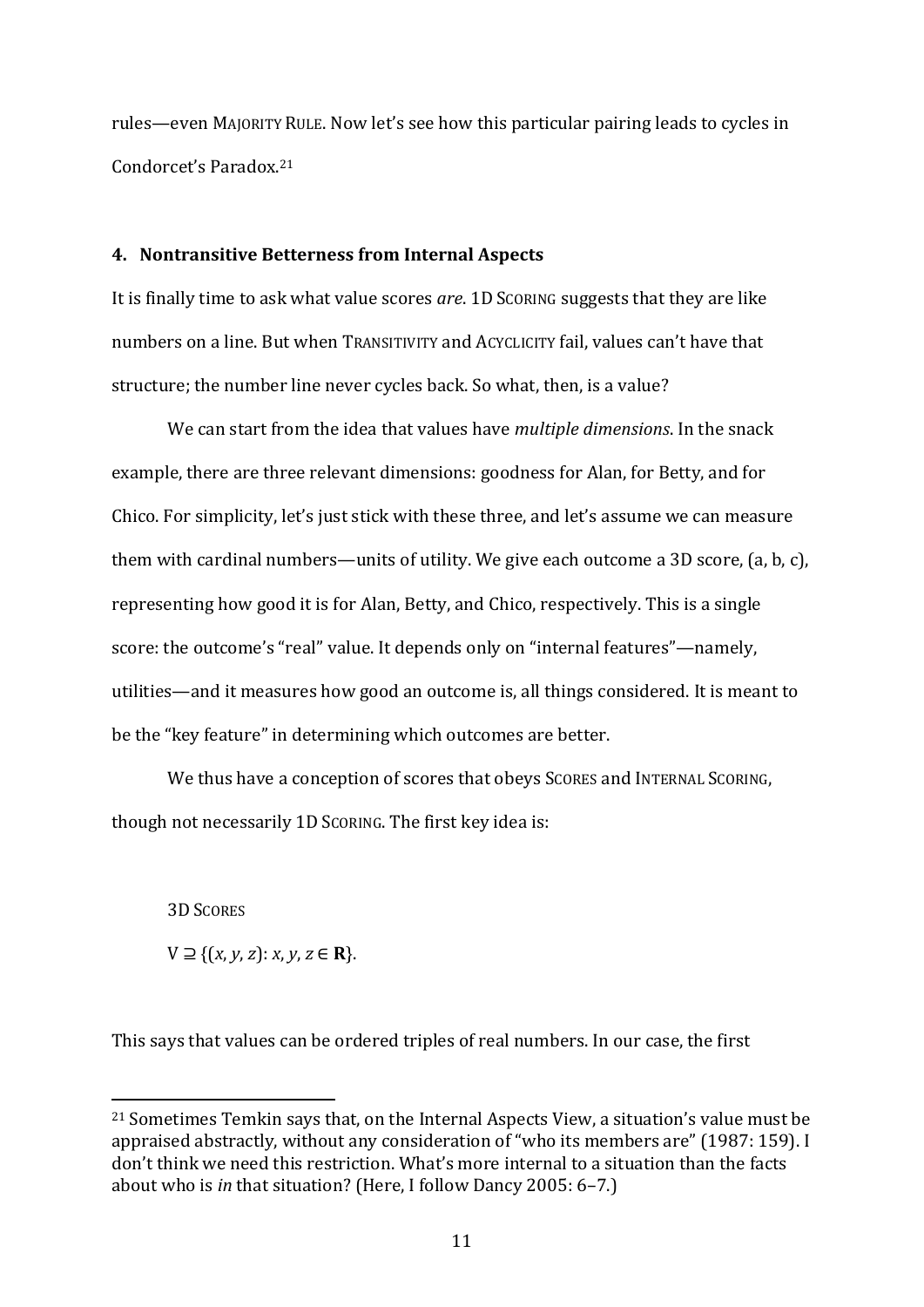number measures goodness for Alan, the second for Betty, and the third for Chico. (More generally, the idea is to have *n*-tuple scores given *n* dimensions of value.)

This does not by itself, however, get us beyond 1D SCORING and TRANSITIVITY. For suppose we used the utilitarian's additive scoring rule:

#### ADDITION

 $(a_1, b_1, ...)$  >>  $(a_2, b_2, ...)$  if  $a_1 + b_1 + ... > a_2 + b_2 + ...$ 

This squishes the dimensions into one number: the sum, which then settles which things are better.  $A > B$  if  $A$ 's sum is higher. This is 1D SCORING in Groucho glasses.

Instead of adding the numbers, we could use a (long-foreshadowed) spin on MAJORITY RULE. Where *x* ranges over our dimensions *a*, *b*, and so on, the rule says:

MAJORITY RULE (SCORING)

(a1, b1, …) **>>** (a2, b2, …) if for most *x*, *x*<sup>1</sup> > *x*2.

In other words: one value is higher than another, all things considered, if it is higher *along the majority of dimensions*.

Now suppose we add 3D SCORES and MAJORITY RULE (SCORING) to the INTERNAL ASPECTS VIEW. The resulting 3D INTERNAL ASPECTS VIEW leads to nontransitivities in Condorcet's case. We can use the numbers from before:

|              | <b>Apples</b> | <b>Bananas</b> | <b>Cherries</b> |
|--------------|---------------|----------------|-----------------|
| <b>Alan</b>  |               |                |                 |
| <b>Betty</b> |               |                |                 |
| Chico        |               |                |                 |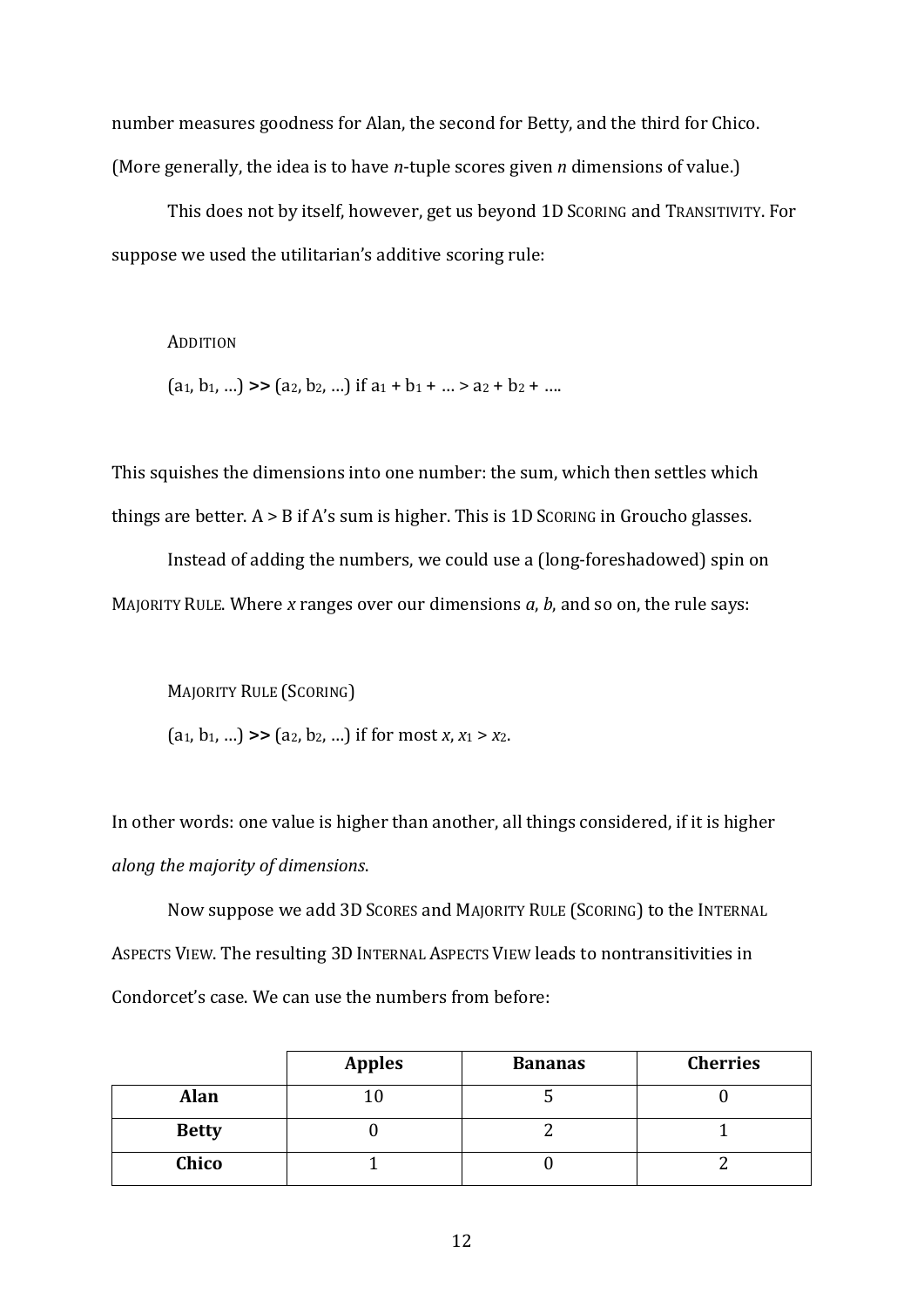Where Alan's preferences are most intense. The 3D INTERNAL ASPECTS VIEW yields a cycle:  $A > B > C > A$ . For A is better than B in most respects; B is better than C in most respects; and C is better than A in most respects. (This is possible because, thanks to 3D SCORES, we have more dimensions to play with.) By MAJORITY RULE (SCORING), we will get a betterness cycle, just as MAJORITY RULE leads to cycling preferences. This cycle persists even if we modulate the intensity of individual preferences, so long as everyone's ranking remains the same.

The same kind of cycle can arise in other cases, too, not just clashes of utilities. Suppose we are evaluating the work of three philosophers—Dina, Ellie, and Fumi along the dimensions of depth, elegance, and funniness. The 3D values might be:

|                  | Dina | <b>Ellie</b> | Fumi |
|------------------|------|--------------|------|
| <b>Depth</b>     |      |              |      |
| <b>Elegance</b>  |      |              |      |
| <b>Funniness</b> |      |              |      |

ADDITION gives a transitive ranking: Dina > Ellie > Fumi. Because the differences in depth are so big, they are decisive. But MAJORITY RULE (SCORING) would turn this into a cycle by ranking Fumi over Dina overall, given that his work better than her in most ways.

The 3D INTERNAL ASPECTS VIEW thus entails cycles in a variety of cases. But I want to emphasize something: it is still clearly an INTERNAL ASPECTS VIEW (given my definition). The view obeys SCORES and INTERNAL SCORING, though of course the scores are not just single numbers anymore; the value of giving everyone apples, for instance, is (10, 0, 1).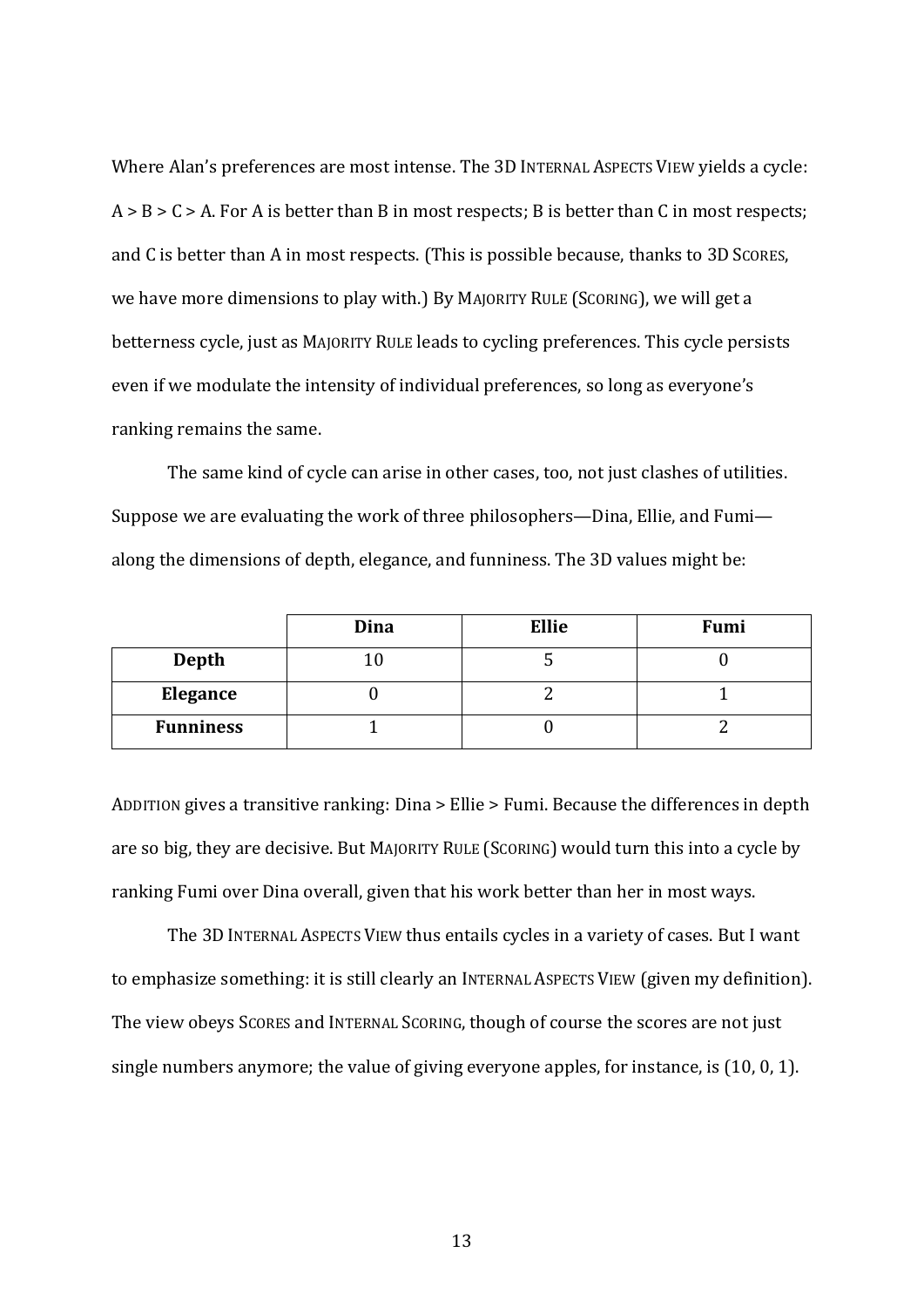We might not be used to thinking of values as internal 3D scores.<sup>22</sup> But it should be immediately clear that these scores, whatever they are, are *not* essentially comparative. They are not even comparative in the broad sense of having a dimension that counts for more in one comparison than in another. Each vote counts equally in MAJORITY RULE.

And so, the 3D INTERNAL ASPECTS VIEW retains the core of the INTERNAL ASPECTS VIEW, without any whiff of comparativity, while still allowing cycles.

We have reached a surprising conclusion. It turns out that there are *two* distinct sources of nontransitivity: one is the Essentially Comparative View that (potentially) accepts 1D SCORING; the other is an INTERNAL ASPECTS VIEW that rejects 1D SCORING. TRANSITIVITY is assured if values are *both* reducible to one dimension *and* invariant across comparisons. But relaxing either assumption can lead to violations.

This result should fundamentally change the way we see the debate over TRANSITIVITY, which does not just turn on the INTERNAL ASPECTS VIEW. We can only get TRANSITIVITY by *also* assuming something like 1D SCORING or ADDITION. <sup>23</sup> This assumption deserves more direct discussion, and we should be much more careful to distinguish the question of whether values are internal from our choice of preferred scoring rule.

What scoring rule *should* we prefer? If we want to resist TRANSITIVITY, we have to forgo ADDITION. We might instead opt for MAJORITY RULE. But this is not very plausible when it comes to dimensions of value. If A is better than B in two ways, but vastly worse

<sup>22</sup> Some may find it odd to say that a value score—a thing's goodness, all things considered—is a triple. If the question is "how good is this?" don't we need a single answer? Yes, we do. But (0, 1, 2) *is* a single answer. It just has multiple parts, like a review of a restaurant that gives 4/5 stars for price and 5/5 stars for taste. <sup>23</sup> There are ways of relaxing 1D SCORING and ADDITION that would recapture the transitivity of '>' but not of ' $\geq$ ' ('is at least as good as'); one example is the use of intervals as value scores, and the rule that an interval is "higher" than another just if all its points are greater (so [2, 4] is not higher than [1, 3], but it is higher than [0, 1]). This rule is proposed by Gert (2004). For critique, see Chang (2005) and Rabinowicz (2008).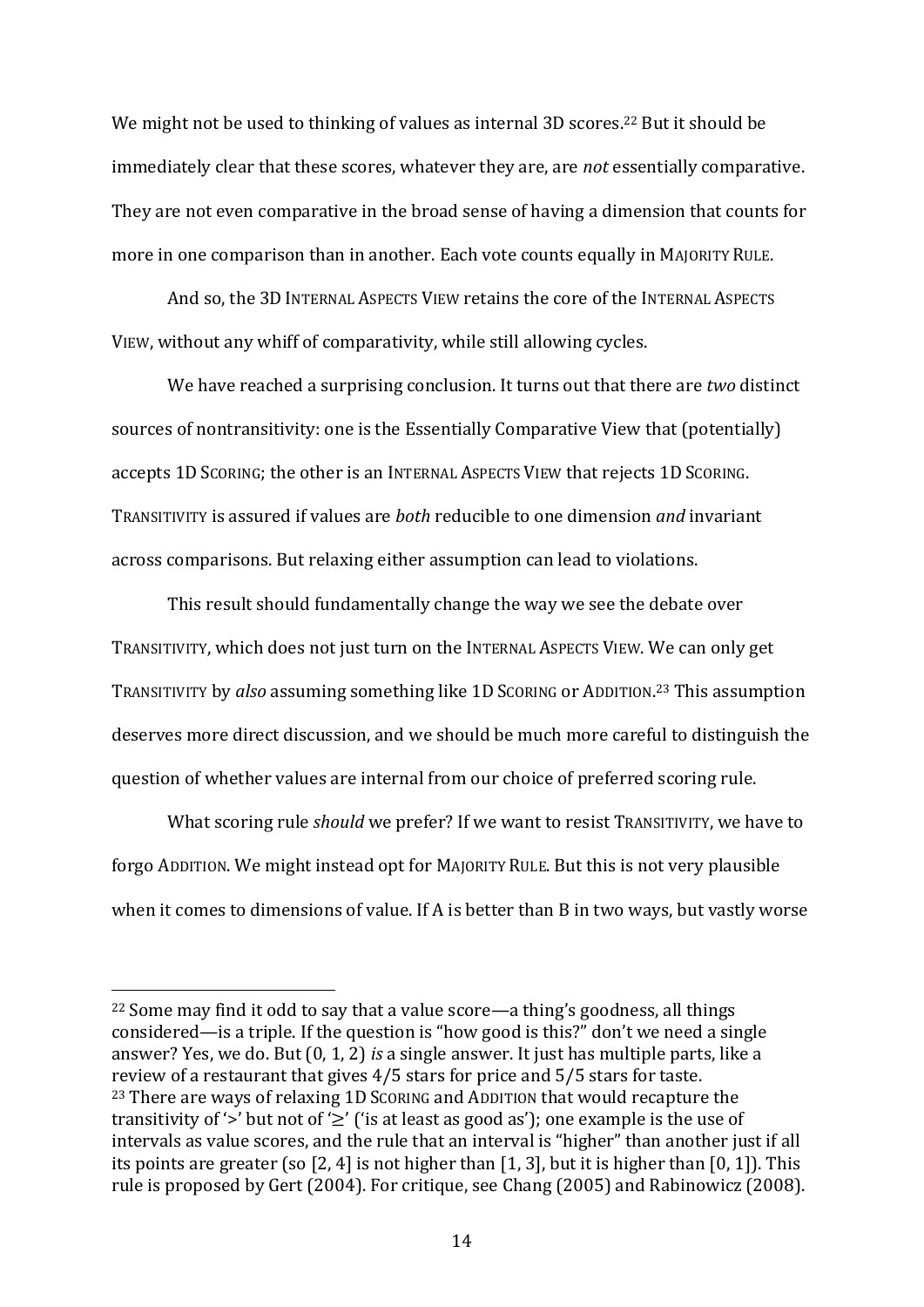in one, it seems ridiculous to insist that A must be better overall.

This raises a question for future work. Is there an aggregation rule far enough away from ADDITION as to allow for nontransitivity, but not so close to MAJORITY RULE as to be ridiculous? If we find such a rule, we can establish a new kind of nontransitivity, consistent with the INTERNAL ASPECTS VIEW, that is not just possible but plausible. If we can find a problem inherent in such rules—something more direct than "they yield cycles"—we will have found what Temkin wanted all along: a source for TRANSITIVITY.

## **5. Warmup: Condorcet in Context**

I have argued that the 3D INTERNAL ASPECTS VIEW violates TRANSITIVITY in the case of Condorcet's Paradox. As a warm-up for part two of the paper, let's now put Condorcet's case in context, by comparing it to some nearby nonmoral examples in the literature.

Interestingly, at the end of Temkin's first paper on nontransitivity (1987: 187, fn. 51), he gives a case that is almost analogous: the *nontransitive dice*.

Suppose Die A's six faces are 6, 6, 6, 2, 2, 2; Die B's are 5, 5, 4, 3, 3, 2; and Die C's are 6, 4, 3, 3, 3, 3. It is easily shown that rolling two die [*sic*] at a time, on any given roll, the probability of A beating B will be 6/5, the probability of B beating C will be 14/13, and the probability of C beating A will be 6/5. Hence, in the long run, one would do better to bet on A against B, B against C, and C against A.<sup>24</sup>

This delightful case does not seem essentially comparative. Each die has a 6D internal score—the numbers—which then determine the chances of victory. Die X will probably

<sup>24</sup> Temkin means odds, not probabilities.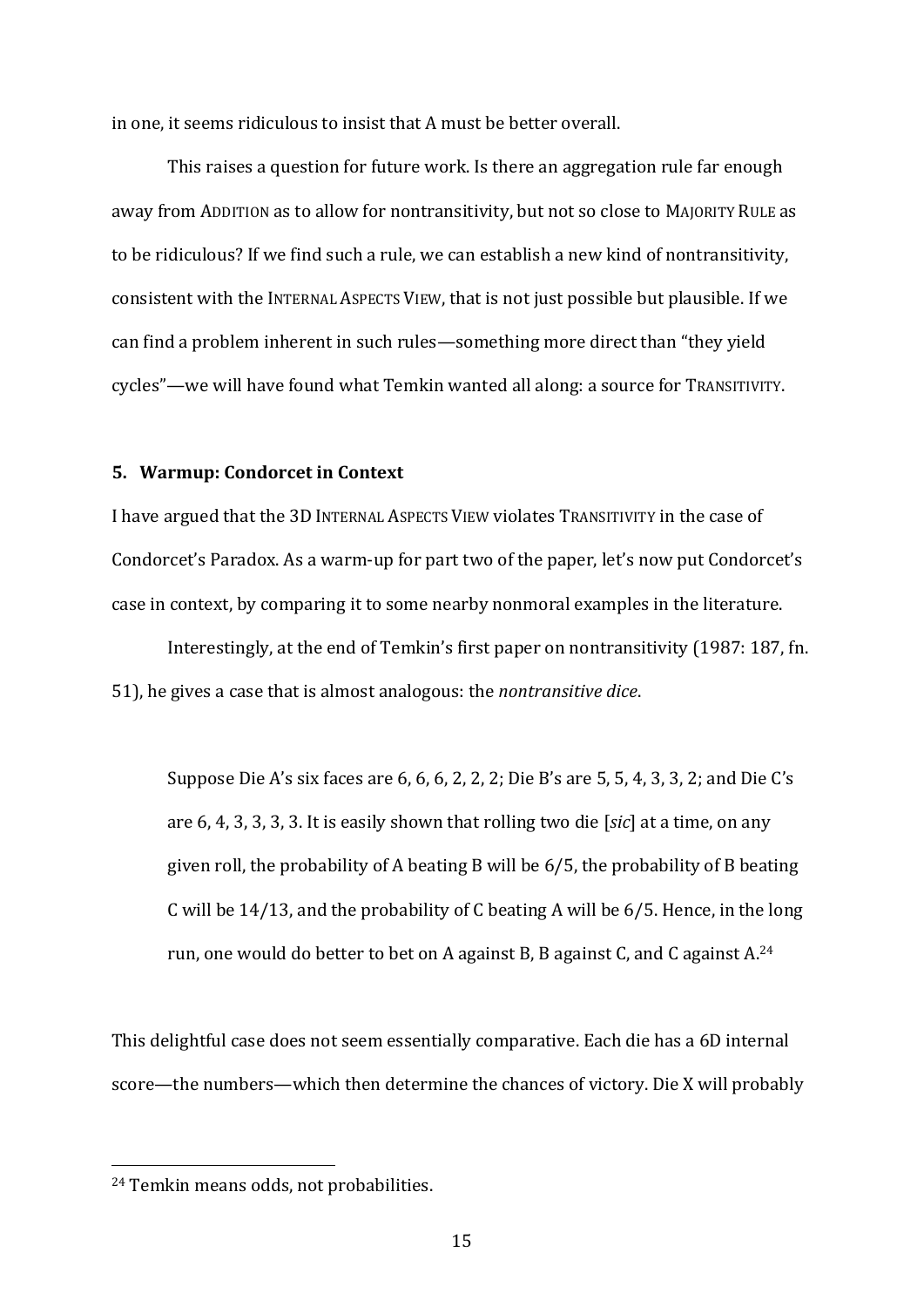beat Die Y if X's highest four numbers are greater than the highest four numbers of Y. With this rule, the "will probably beat" relation is cyclic:  $A > B > C > A$ . This is, roughly, a non-moral spin on Condorcet's Paradox. <sup>25</sup> With MAJORITY RULE (SCORING), we can get nontransitive betterness by thinking of each die as an outcome and the numbers (ordered highest to lowest) as six people's utilities. This case shows that the principles behind Condorcet's case have been right under our noses.

Temkin's helpful "sports analogy," by contrast, is only superficially Condorcetlike. <sup>26</sup> Suppose we rank baseball teams based on their results:

MORE WINS

A > B if A has more wins than B does against teams in the group.

A team's "score" is its number of wins. So understood, a score isn't intrinsic to the team; it depends on the whole group.<sup>27</sup> But the score is still "internal" in that it doesn't vary across comparisons; it is also 1D, securing TRANSITIVITY. The case may seem Condorcetlike if teams beat each other in cycles. But since wins are summed, MORE WINS is really more like the 1D INTERNAL ASPECTS VIEW (see fn. 19, above). I mention this case because it

<sup>25</sup> There is a difference: the rule for comparing dice is *insensitive to permutation of dimensions*. It does not matter which three of Die A's faces say '6' and which three say '2'. All that matters is that there are three sixes and three twos. (The score could just as well be a multiset as a sextuple.) By contrast, order *does* matter to MAJORITY RULE (SCORING); it matters which individuals are which (see fn. 24, above), or more generally, which dimensions are which. Suppose  $V(A) = (2, 1, 0)$  and  $V(B) = (0, 2, 1)$ .  $V(B)$  just shuffles the numbers in **V**(A), and yet MAJORITY RULE (SCORING) ranks **V**(B) more highly. <sup>26</sup> As Temkin would agree (see his 1987: 180; 2012: 468).

<sup>27</sup> As a result, and as Temkin is well aware (1987: 181), MORE WINS violates the Independence of Irrelevant Alternatives: whether A > B can depend on other teams. (Suppose A wins against B, but A loses to C and D whereas B wins against them. Here A is better than B *only thanks to C and D*.) In this way, MORE WINS is like Borda's voting rule: A > B if voters rank A higher on average (see Katz 2011: 4, and fn. 9, above).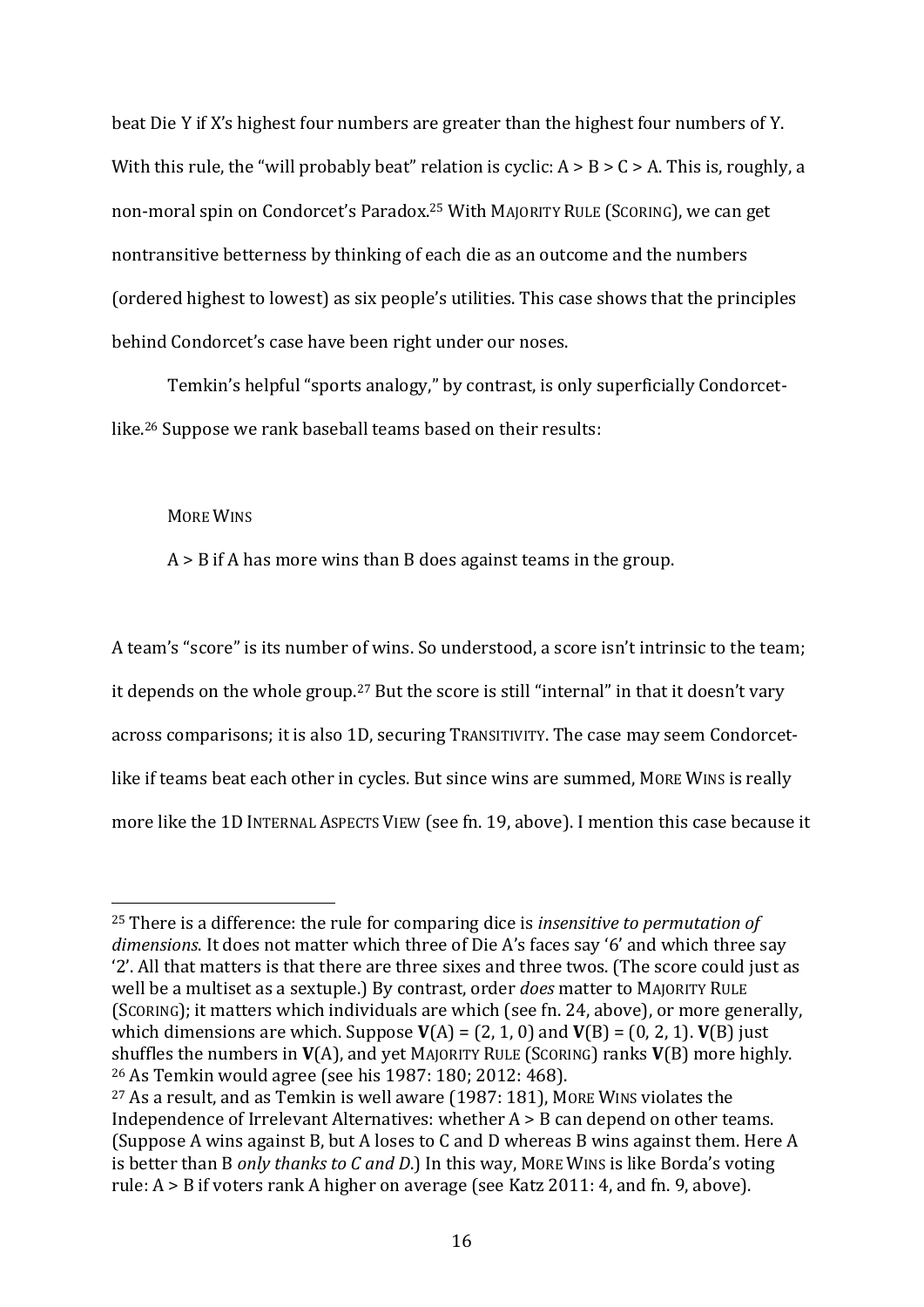nicely illustrates that, *pace* Temkin, it does not really matter for TRANSITIVITY whether values arise from intrinsic properties; what matters is that they not vary across comparisons. Values can be "internal" even if they depend on extrinsic relations.

Finally, notice that Condorcet's case only features a cycle because there are more than two "voters." Does that show that, whenever there are cycles and only *two*  dimensions, we need an essentially comparative story? No! Consider Handfield's "ertnog" cycle, which emerges just from mass and height. First a definition:

Suppose that *x* is *more ertnog* than *y* if and only if: (i) *x* and *y* differ in height by 2 or more inches and *x* is taller than *y*, or (ii) *x* and *y* do not differ by 2 or more inches in height and *x* has a greater mass than *y*. (2016: 6)

Next, measurements:

| Height (in.) |  |  |
|--------------|--|--|
| Mass (lbs.)  |  |  |

Where '>' means "more ertnog," it follows that  $A > B > C > A$ , even though '>' depends only on height and mass, which are intrinsic and invariant. The result is another cycle arising not from comparativity, but multidimensionality, this time with 2D "scores." We can see here that MAJORITY RULE is not the only conceivable rule that can squeeze nontransitive rankings from internal aspects; it is just a striking example because it is not comparative in any way: each voter counts equally in each pairwise comparison. Ertnog, by contrast, is comparative in that mass only counts when height is close. (We will analyze this kind of comparativity in §9, below.)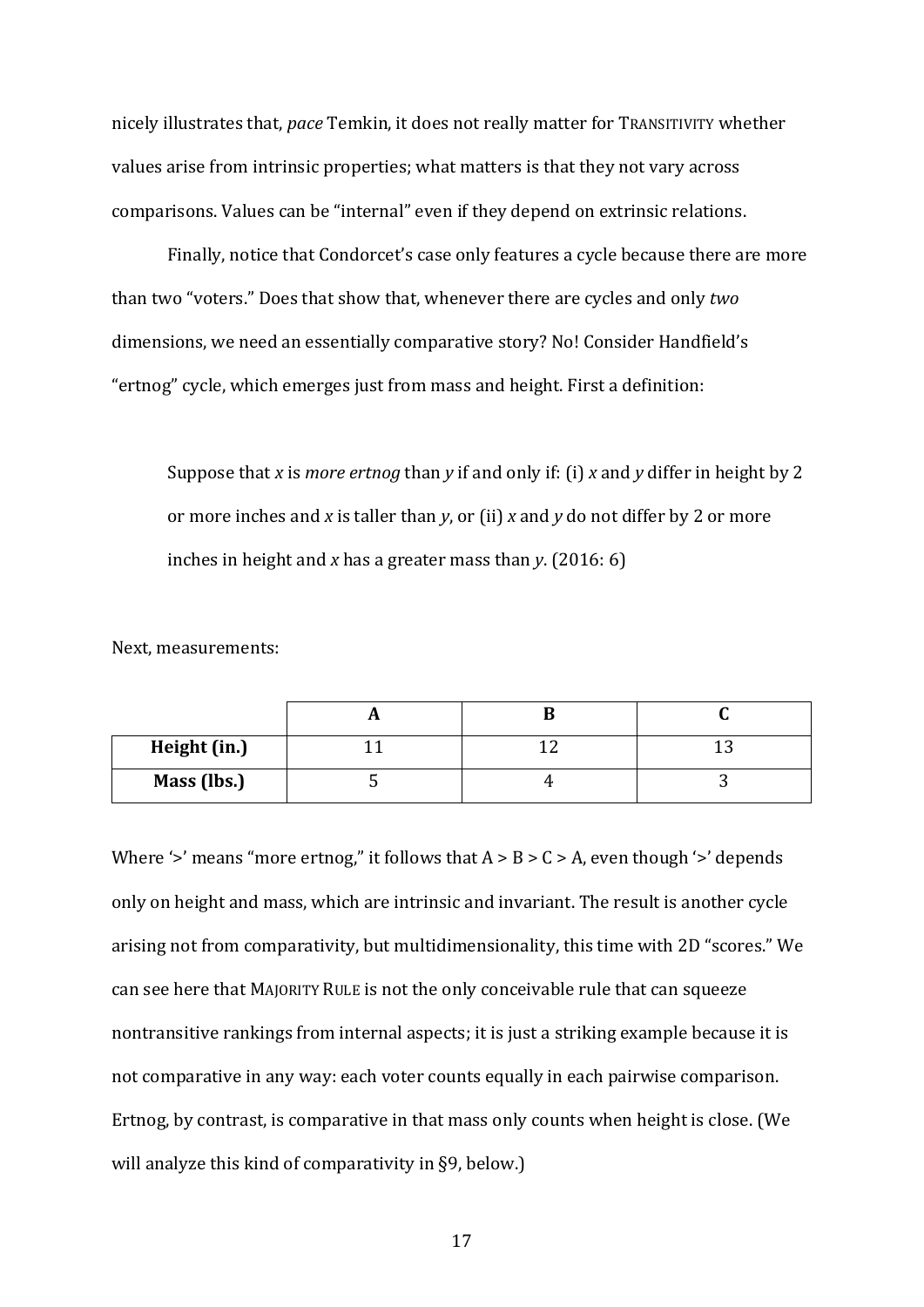Handfield's case is also, obviously, not normative. There is no ethics of ertnog. But I submit that there is a normative analogue: Temkin's "fireplace" example.<sup>28</sup> Temkin (2012: 4) reports having had three housewarming options:

|         | <b>Nothing</b> | <b>Fireplace1</b> | Fireplace2 |
|---------|----------------|-------------------|------------|
| Cost(S) |                | 800               | 1,100      |
| Comfort | None           | Medium            | High       |

The options may appear to form a cycle. Fireplace2 > Fireplace1 because a small comfort boost is worth over \$300; Fireplace1 > Nothing because a medium comfort boost is worth over \$800; and yet Nothing > Fireplace2 because \$1,100 is too much to spend on any amount of fireside comfort. This is like the ertnog structure: a big difference in cost is decisive, but when costs are small, comfort is decisive, or at least can be. (With ertnog, big height differences are decisive, and otherwise mass is decisive.) Contra Temkin, then, we seem to have a moral case better suited to a nonadditive, multidimensional treatment than an essentially comparative one.

Once we distinguish the two sources of nontransitivity, we have double the resources with which to interpret Temkin's example and others like it. Rather than exhibiting comparativity, some paradoxes might instead be exceptions to ADDITION.

#### **6. Internalizing**

#### Let's recap.

We began with Temkin's idea that TRANSITIVITY is linked to our views of value. The Internal Aspects View entails TRANSITIVITY; the ESSENTIALLY COMPARATIVE VIEW does not. But I have argued that this link only holds given 1D SCORING, or something like it

<sup>&</sup>lt;sup>28</sup> This case is a warmup for my treatment of "Spectrum Arguments" in  $\S$ 57, 9 below.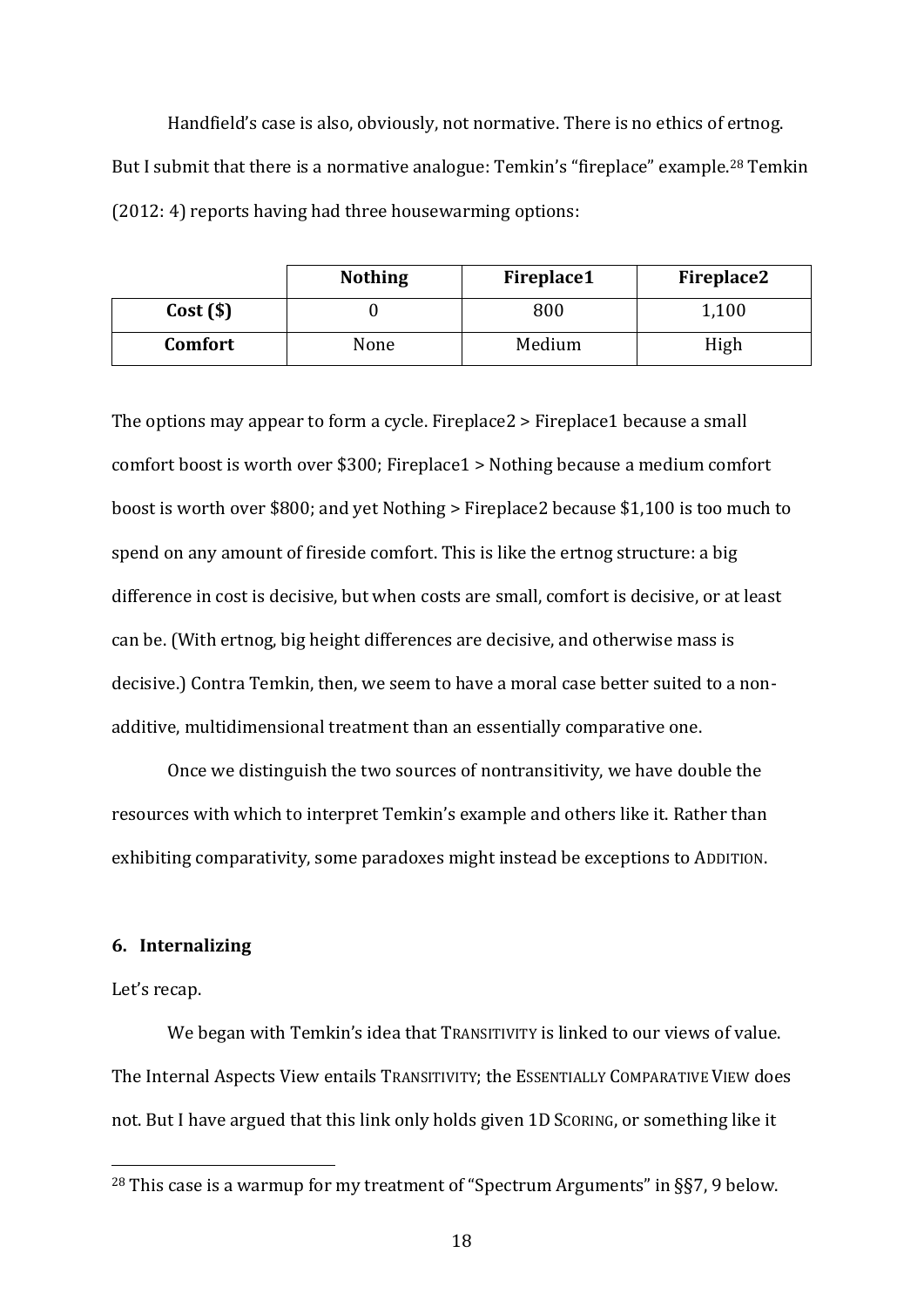(such as additive 3D scores). If we allow for complex scores, aggregated in the right ways, there can be nontransitivity even on the INTERNAL ASPECTS VIEW—defined as SCORES plus INTERNAL SCORING. The upshot is that INTERNAL SCORING is *not* the fundamental issue on which TRANSITIVITY depends. 1D SCORING, though less familiar, is just as crucial.

Now I want to propose a new question, which will be my topic for the second half of the paper. Once we give up 1D SCORING, is there any need for the ESSENTIALLY COMPARATIVE VIEW? Given enough dimensions of value, aggregated in sufficiently funny ways, it is not just Condorcet's case and Temkin's fireplace that seem to fit the "internal aspects" treatment. For any case where an ESSENTIALLY COMPARATIVE VIEW delivers a nontransitivity, we may be able to *internalize* the case, in the following sense: we could cook up an INTERNAL ASPECTS VIEW with multiple dimensions and a non-additive aggregation rule that gives rise to the very same nontransitivity. There would then be no need for essential comparativity.

The question, then, is whether every (apparent) instance of essentially comparative value can, and perhaps should, be "internalized," where this involves reinterpreting the case to involve internal scores aggregated in a non-additive way.<sup>29</sup> We will consider two examples: Spectrum Arguments and person-affecting principles. Temkin sees these as the home turf of the ESSENTIALLY COMPARATIVE VIEW. It would be surprising if even they could be internalized.<sup>30</sup>

<sup>&</sup>lt;sup>29</sup> Compare this to the question of whether every deontological view can and should be consequentialized—i.e., reimagined as a consequentialist view that takes certain verboten acts, like killings, to be intrinsically bad (or at least, to be things we have reason to disprefer). For a fuller discussion, see Louise 2004; Dreier 2011; Portmore 2011; Setiya 2018; Howard 2021; and Muñoz 2021.

<sup>&</sup>lt;sup>30</sup> Less surprising is the converse "Temkinzing Thesis": any moral ranking that can be modelled with an *n*-dimensional INTERNAL ASPECTS VIEW can also be modelled with a 1D ESSENTIALLY COMPARATIVE VIEW. Here is how. If an INTERNAL ASPECTS VIEW ranks  $x = v$ , the Temkinized view could say that *x* and *y* have the same value—say, 1—when compared to each other. If an INTERNAL ASPECTS VIEW says that *x* is better or worse, the Temkinized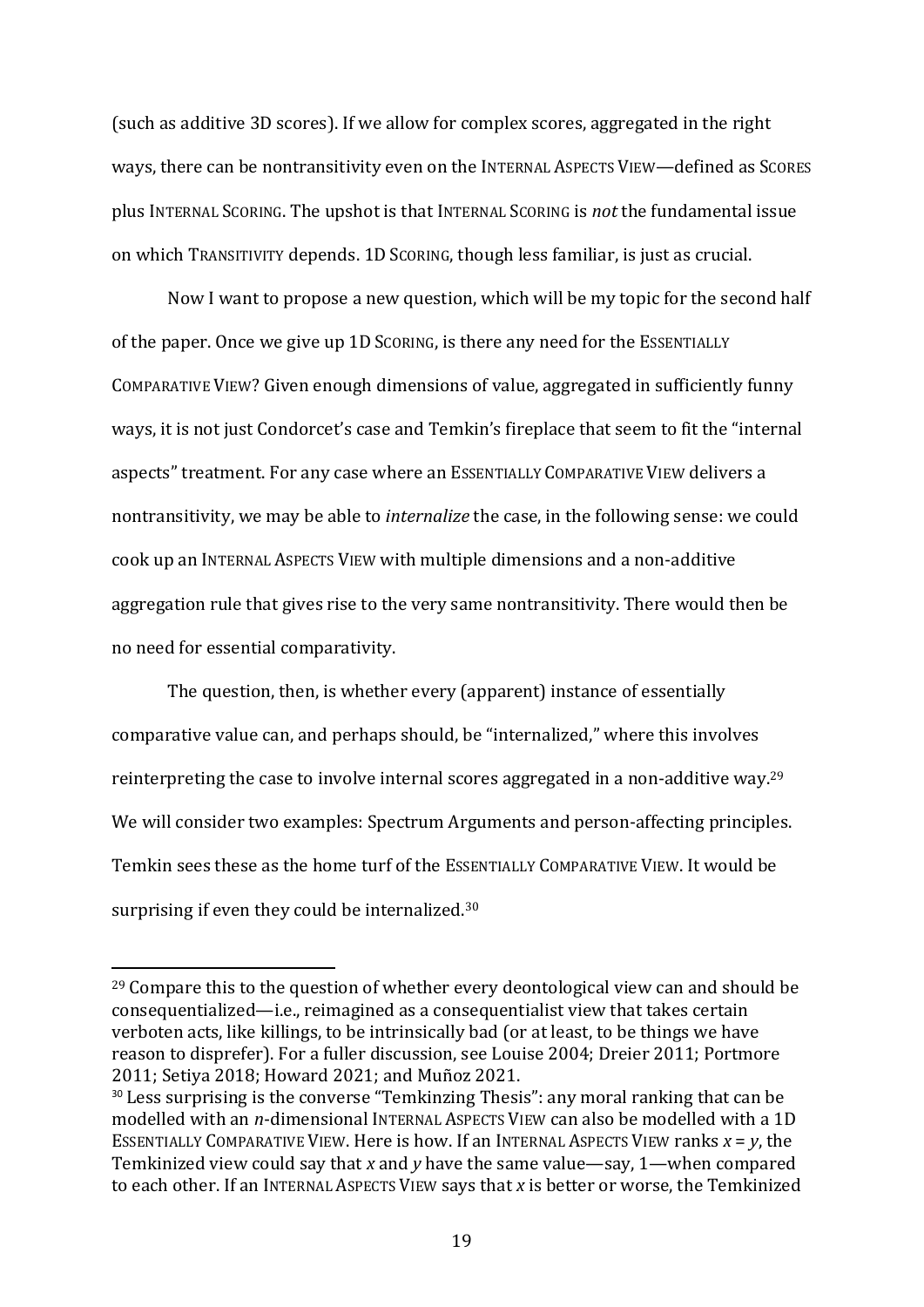# **7. A Spectrum Argument**

Consider 100 populations. In the first, many people live fabulous lives. In the last, vastly more eke out lives barely worth living. The 98 populations in between fall on a spectrum; each is bigger, and less fabulous on average, than the last. Within each population, lives are equally good, and no member shows up in any other population.<sup>31</sup>

The picture is this (where "How Many" tells us the size of the population, and "How Good" tells us the quality of life for each member).

|                 | <b>P1</b> | P <sub>2</sub>   | P <sub>3</sub>   | $\cdots$      | <b>P98</b> | P99        | P <sub>100</sub> |
|-----------------|-----------|------------------|------------------|---------------|------------|------------|------------------|
| <b>How Many</b> | 1011      | 10 <sup>12</sup> | 10 <sup>13</sup> | $\sim$ $\sim$ | 10108      | $10^{109}$ | 10110            |
| <b>How Good</b> | 100       | 99               | 98               | $\cdots$      | ⌒<br>ັ     | ⊷          |                  |

Now the nontransitivity. When we compare populations 1 and 2, it seems clear that 2 is better, given that the population is so much bigger—ten times the people!—with only a tiny reduction in average quality of life. For the same reason, each population *n* > 1 seems better than population *n* – 1. But when we compare populations 1 and 100, the first seems *worse*. Given that population 100 is vastly inferior in average quality of life, it seems that population 1 is positively better, all things considered, despite its puny size.

For Temkin, there is only one way to explain this apparent nontransitivity: his

view could set *x*'s value to 1 or –1, respectively, while setting *y*'s value to 0—again, with both values relative to the context of that pair. And since all values are relative to context, the view can assign *x* or *y* a different value when the alternative is *z*. Upshot: the 1D ESSENTIALLY COMPARATIVE VIEW is extremely flexible. It can model nearly anything (though it does require '≥' to be reflexive and '>' to be asymmetric).

<sup>31</sup> The case is famous from Parfit's treatment of the Repugnant Conclusion (1984: chap. 17). Other cases, involving pains or pleasures rather than populations, are included under the general heading of "spectrum arguments" for nontransitivity (Rachels 1993, 1998, 2001; Temkin 1994, 1996, 2012: chaps. 5, 9; Binmore & Voorhoeve 2003; Huemer 2008; Handfield 2014; Nebel 2018).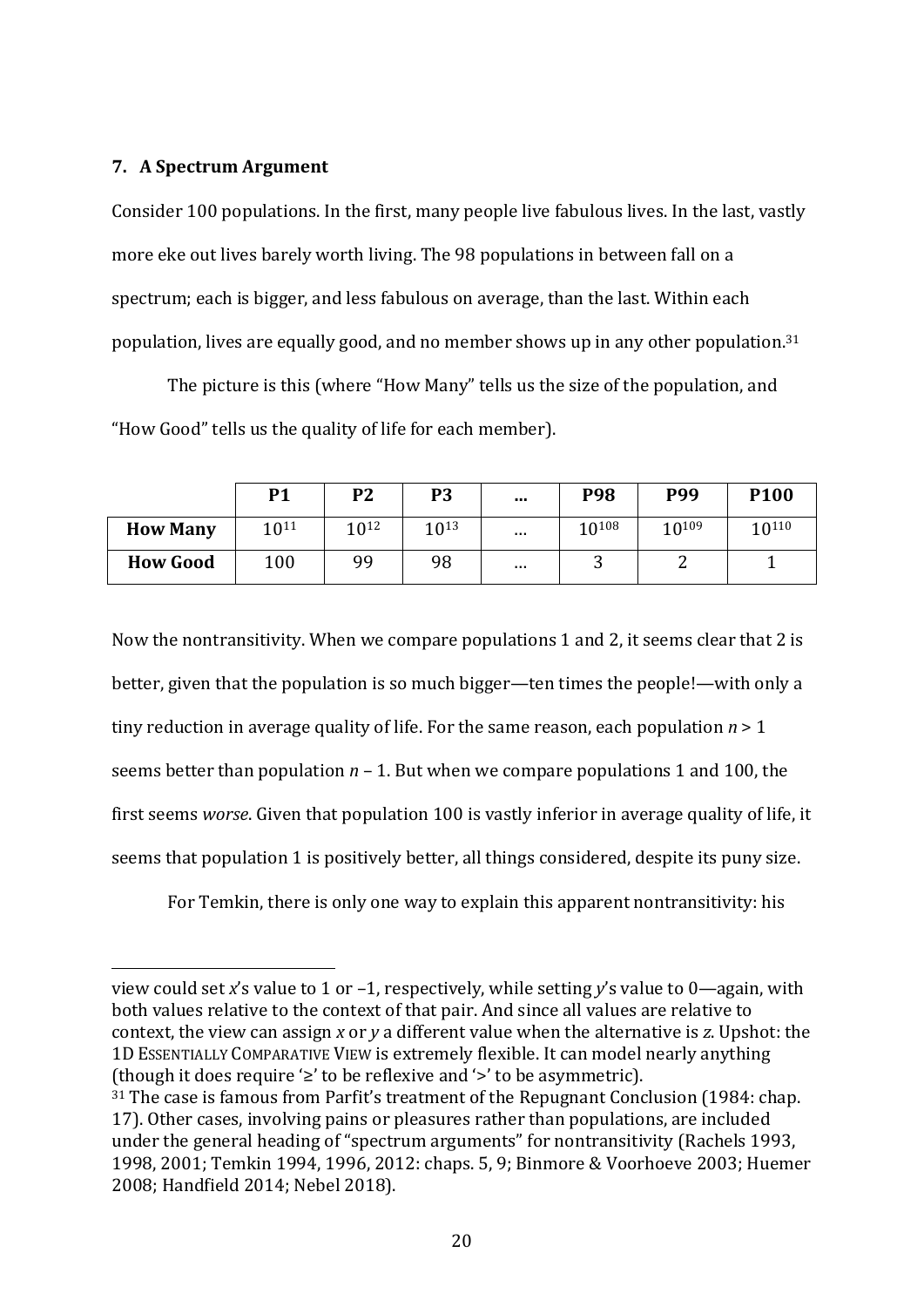ESSENTIALLY COMPARATIVE VIEW. The "relevant factors" ("or the significance of those factors") that determine betterness must change, depending on whether we are comparing 1 to 2 or 1 to 100.<sup>32</sup> What does this mean exactly? Temkin is not always clear. <sup>33</sup> But I think the basic idea is clear enough. *Higher quality* of life for each is decisive only when we are comparing populations with *big differences in quality* (see Temkin 1996: 193–96, 2012: 266). When quality is close—as with P1 vs. P2—total quantity of wellbeing can be decisive. But when the gap in quality is a whopping 99 points—as with P1 to P100—quantity is moot.

This is a breeze to model on the ESSENTIALLY COMPARATIVE VIEW with 1D SCORING. We could say that the value of a population P in a context is equal to the number of people times the average quality of life (its quantity)—*unless* P is being compared to another population  $P^*$  whose average quality is lower by at least 99, in which case P is given infinite value.<sup>34</sup> In this way, we get that each population *n* in the series is better than its predecessor  $n - 1$ , but population 1 is better than population 100.<sup>35</sup>

That is one option. But we can *also* treat the case using an INTERNAL ASPECTS VIEW, much like Handfield's treatment of "ertnog" and my take on Temkin's fireplace (see §6).

Here's the trick. We give each population P a two-dimensional score:  $\langle A_P, T_P \rangle$ ,

<sup>32</sup> I am quoting from Temkin's (1996: 194) treatment of a spectrum argument involving a series of pains from short and intense to long and dull (see fn. 35, above). <sup>33</sup> At one point, Temkin (1996: 191) suggests a 1D SCORING "model" that is "something like" the following (though he uses a different example; see fns. 35–6 above): adding more lives, all at a low level of pleasure, can only increase the overall value of the population up to 1; adding more lives, all at a high level of pleasure, can increase the overall value up to 10. We can suppose that the fairly hefty P1 has value 7, and that the gigantic P100 has a value near 1. This model can explain why repeatedly doubling the size of P1 will always lead to better populations, though never one that is better overall than P100 (cf. Binmore & Voorhoeve 2003). But the model can't explain the *cycle*. Unless we *also* have a violation of INTERNAL SCORING, there is no way that P100 could be better than something that is better than something…that is better than P1. <sup>34</sup> We would have to gently loosen 1D SCORING to allow infinite values. <sup>35</sup> For all  $n > 1$ ,  $V_{Pn-1}(Pn) \gg V_{Pn}(Pn-1)$ , but  $V_{P100}(P1) \gg V_{P1}(P100)$ .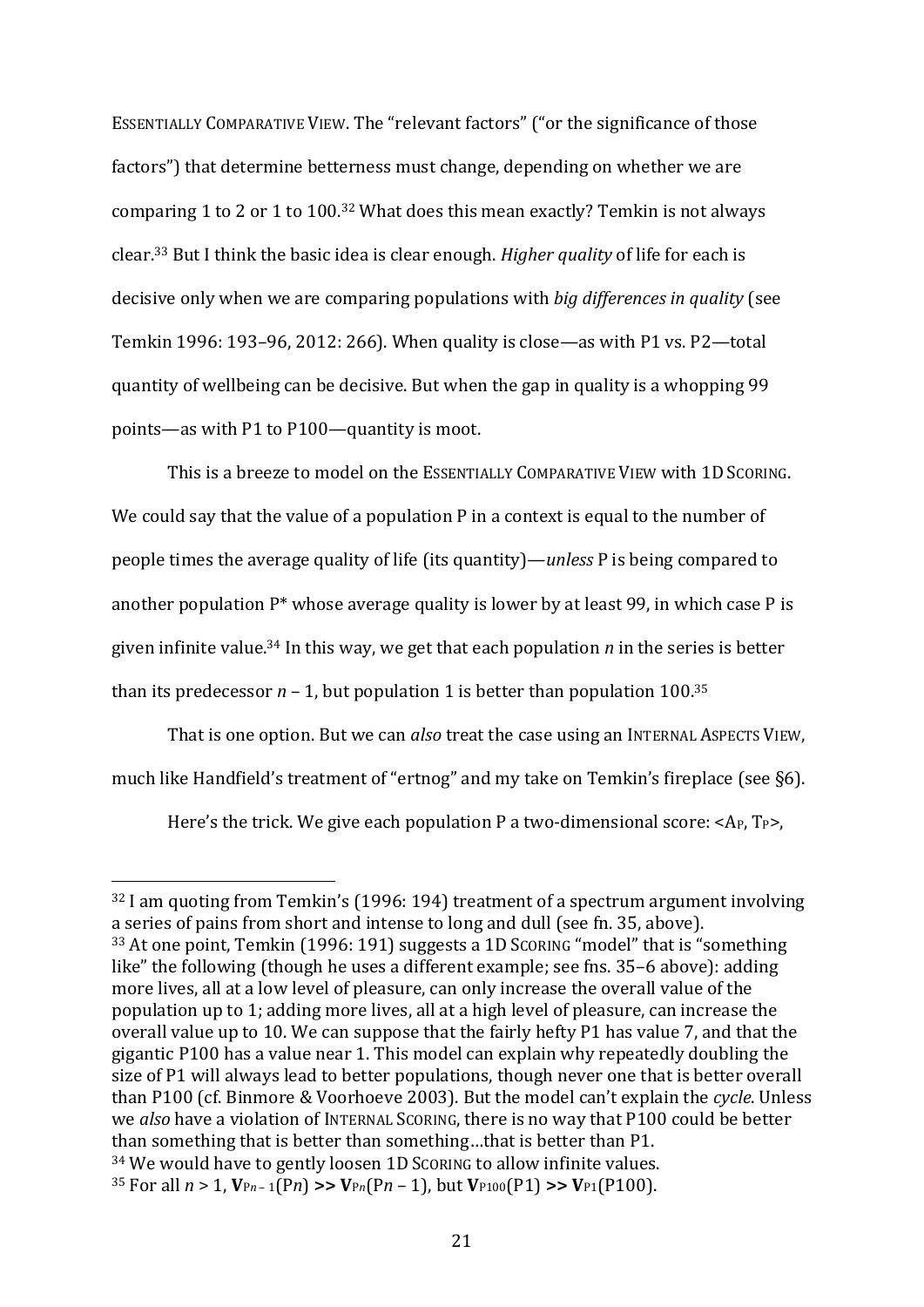representing the average utility and total utility, respectively. (Where 'utility' measures quality of life, whatever that may be.)<sup>36</sup> On this 2D INTERNAL ASPECTS VIEW we then aggregate as follows:

**OUANTITY**  $P > P^*$  if  $|Ap - Ap^*| < 99$ , and  $T_P > T_{P^*}$ . *Informally: when average utility is close, total utility is decisive.* **QUALITY** 

 $P > P^*$  if  $A_P - A_{P^*} > 99$ 

*Informally: when average utility isn't close, average utility is decisive.*

These rules, though simplistic, are vastly more plausible than MAJORITY RULE (SCORING), and they, too, can fit the INTERNAL ASPECTS VIEW.<sup>37</sup> The two dimensions really do measure how good a population is all things considered; the overall score is the key factor in determining betterness all things considered; and scores never change even as we swap out alternatives.<sup>38</sup> And yet we get a cycle: P1 > P2 > … > P100 > P1.

(Notice, by the way, that the nontransitivity here does not depend in any way on there being vagueness. Our simple model has a determinate cut-off for when total quantity starts trumping average quality, and the cycle does not need to include many tiny steps between P1 and P100. There is a cycle between P1, P100, and *any* 

<sup>36</sup> Of course, these 2D scores are simplified. We might eventually want to tack on more dimensions, or derive  $A_P$  and  $T_P$  from more detailed scores that represent each individual's utility (like the scores in Condorcet's case).

<sup>37</sup> QUALITY and QUANTITY are more plausible in cases without confounds like inequality. (Compare them to Temkin's (2012: chap. 2) two "standard views.")

<sup>38</sup> In the analogy with ertnog (Handfield 2016), quality is height, and quantity is mass.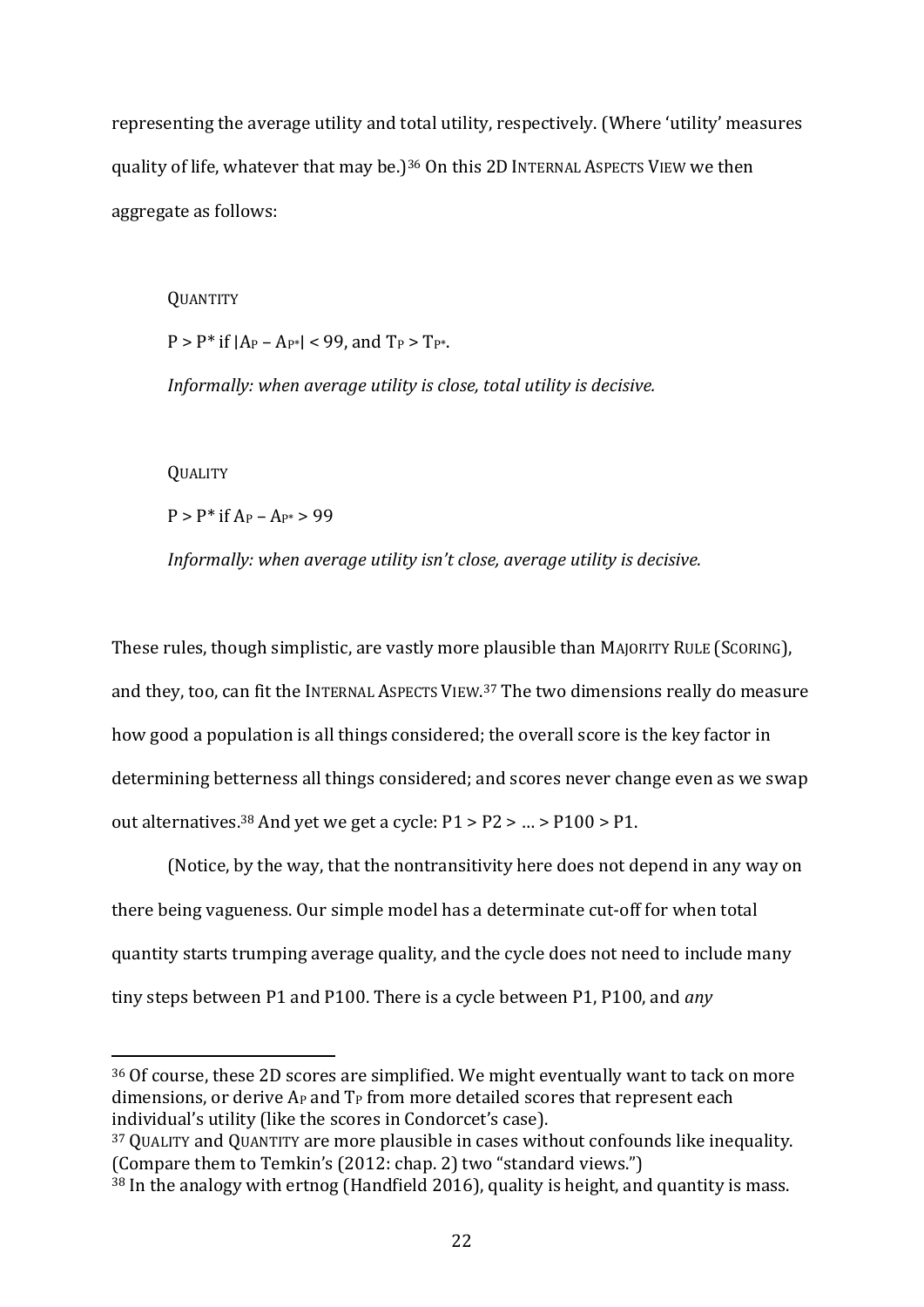intermediate population—for example, P100 > P50 > P1. Now, I am not saying that there cannot be vagueness here. Maybe it's independently plausible that the cut-off should be vague. My point is just that vagueness is not essential to there being a nontransitivity here—or in Temkin's fireplace case and Handfield's ertnog case (§6). This sort of multidimensionality can lead to cycles on its own.)

We have just "internalized" the Spectrum Argument, in the following sense. We have taken a putative nontransitivity that is supposed to be representable only on the ESSENTIALLY COMPARATIVE VIEW and shown how it can be modelled on a multidimensional INTERNAL ASPECTS VIEW. Indeed, this doesn't just seem like *one* way to model the cycle; it seems like the *right* way to do it. Who needs essential comparativity?

## **8. A Person-Affecting Principle**

Let's internalize one more classic example.

Suppose that you are making a choice that will affect who exists. If you do A, the world will include a very happy Alan (utility: 10) and a content Chico (utility: 5). If you do B, the world will again feature Alan, merely content this time (utility: 5), alongside an ebullient Betty (utility: 20).

|              | World A | <b>World B</b> |
|--------------|---------|----------------|
| <b>Alan</b>  | 10      |                |
| <b>Betty</b> |         | 20             |
| Chico        |         | Ø              |

#### What should you do?

The utilitarian will say: make the world with the happiest people! Do B! But some say morality is not so concerned with making happy people; it is really about "making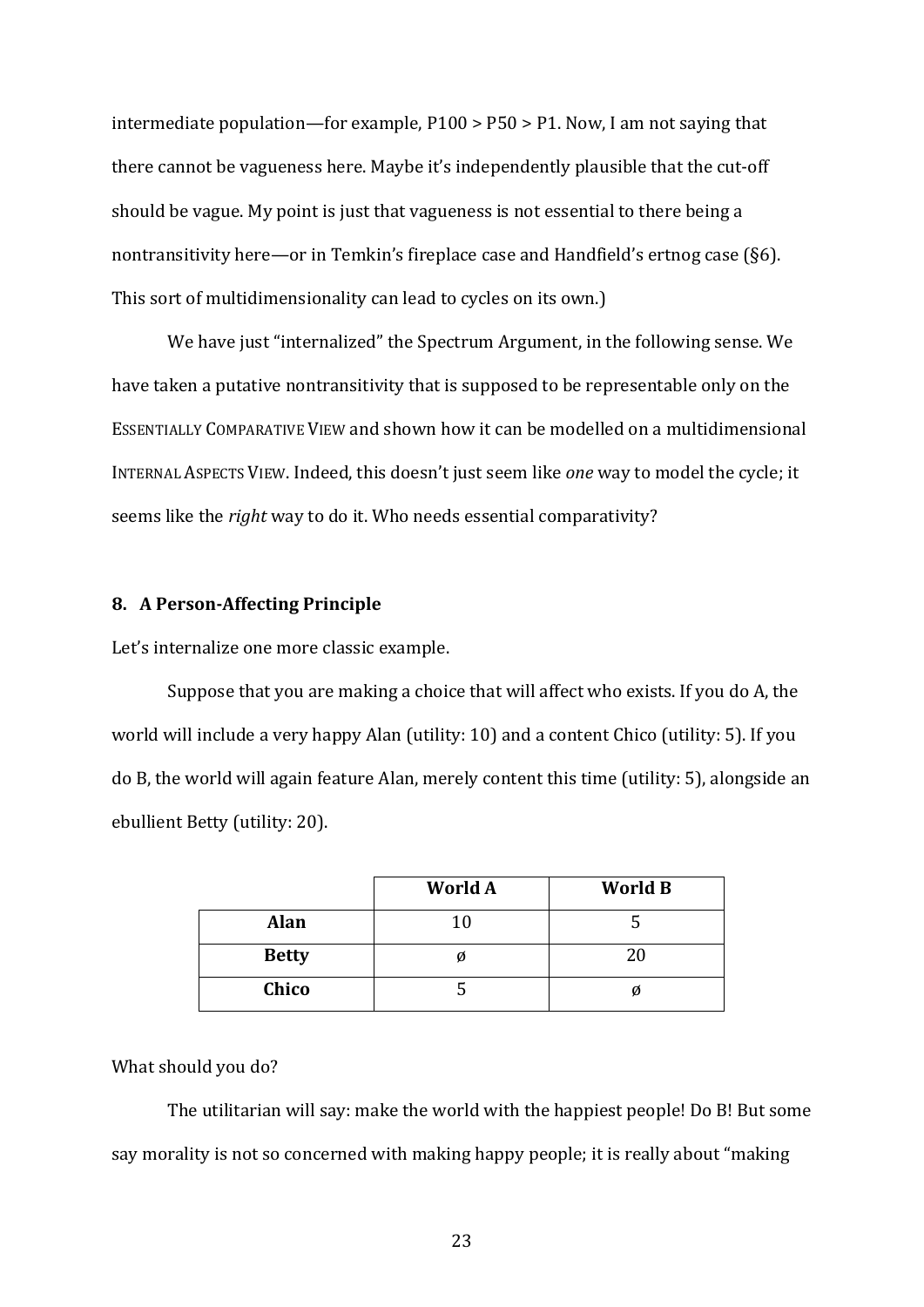people happy" (in Narveson's (1967) slogan). This view is typified by principles like:

PERSON-AFFECTING PRINCIPLE

A > B if A is better for someone and worse for no one.<sup>39</sup>

Where, crucially, we assume that doing A cannot be "better for" or "worse for" someone if the alternative for them is nonexistence. This principle is all about trying to do what is best for the people who will exist no matter what is done. It recommends, in a choice from A and B, that you do A.

But while the PERSON-AFFECTING PRINCIPLE may be appealing, it violates TRANSITIVITY and even ACYCLICITY. Compare doing B to doing C, where these give rise to the following worlds:

|              | <b>World B</b> | World C |
|--------------|----------------|---------|
| <b>Alan</b>  |                |         |
| <b>Betty</b> | 20             |         |
| Chico        |                | 20      |

Clearly, on the PERSON-AFFECTING PRINCIPLE, B > C, since B is better for Betty and worse for no one. But now compare:

|              | World C | <b>World A</b> |
|--------------|---------|----------------|
| <b>Alan</b>  |         | 10             |
| <b>Betty</b> |         |                |
| Chico        |         |                |

<sup>39</sup> This is a "narrow" person-affecting view because it cares about how particular people fare, not how people are faring in general. See Ross (2015) for more on how to formulate and classify person-affecting principles.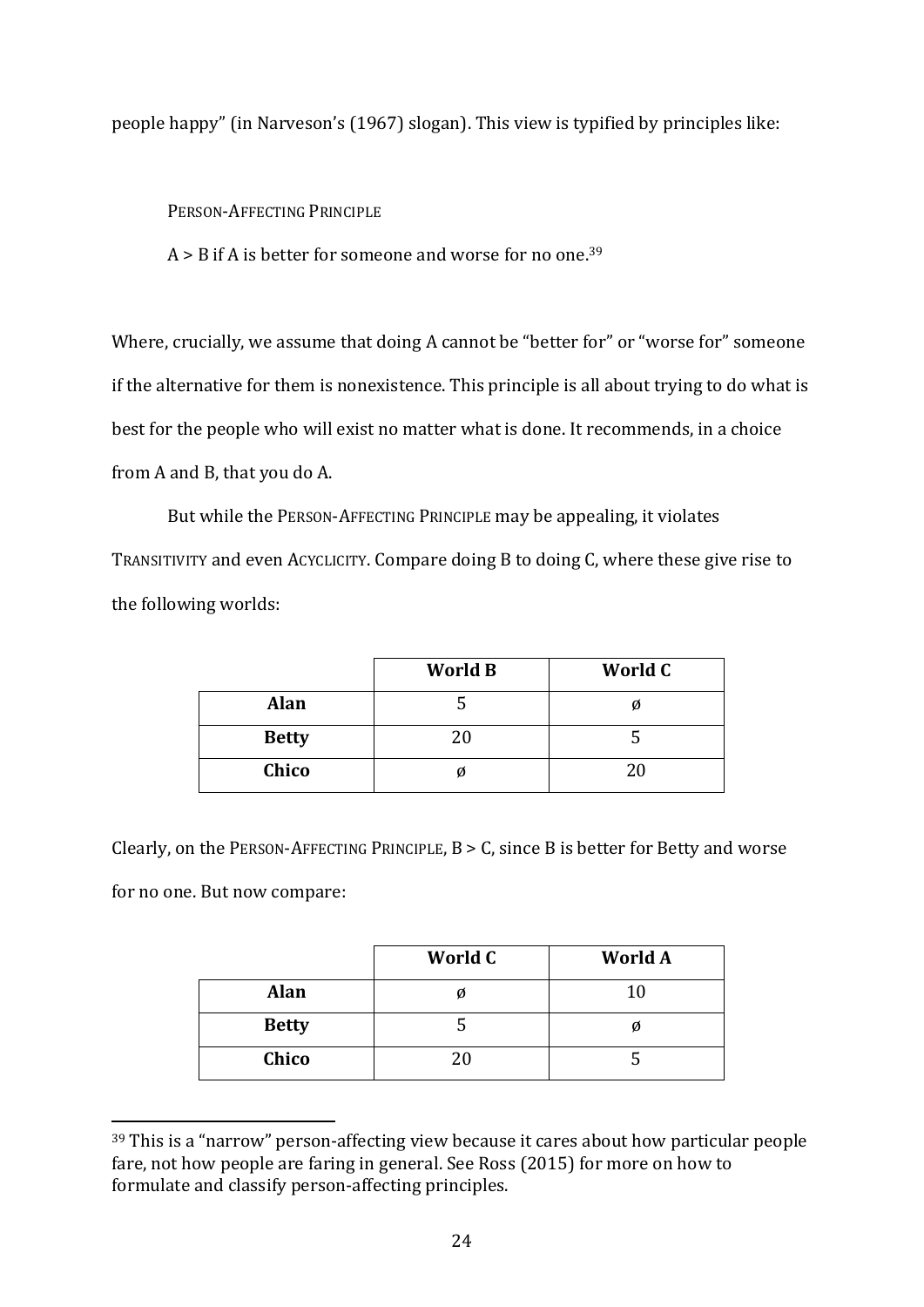Here, the principle says  $C > A$ , since C is better for Chico and worse for no one. Put the pairs together, we have yet another cycle:  $A > B > C > A$ .

What kind of view would allow this? Temkin's answer is, again, the ESSENTIALLY COMPARATIVE VIEW (2012: 422–23). The importance of Alan's welfare changes depending on whether we are comparing two options that both lead to his existence. That A is good for Alan is immaterial when the alternative C, but it greatly increases the value of A relative to B (since Alan will *also* exist, though less happily, if you do B).

But we can just internalize again, with 3D SCORES as in the snacks case. The only difference is that now we need to add gaps ('ø') to represent the missing utilities of the nonexistent, and we need to stipulate that gaps disable dimensions: if  $x_i = \emptyset$  or  $y_i = \emptyset$ , then neither  $x_i > y_i$  nor  $y_i > x_i$ . We then aggregate using a rule known as (strong) Pareto:

PARETO (SCORING)

 $(a_1, b_1, ...)$   $\gg$   $(a_2, b_2, ...)$  if for some *x*, *x*<sub>1</sub>  $>$  *x*<sub>2</sub> and for no *y*, *y*<sub>2</sub>  $>$  *y*<sub>1</sub>.

Which says that a score is higher if it is higher along one dimension and lower along none. And this leads to the cycle above, all safely within the INTERNAL ASPECTS VIEW, without any need for essential comparativity.

#### **9. Comparative Effects from Internal Aspects**

Now we are really pushing the INTERNAL ASPECTS VIEW to its limits.

In this paper's first half, I argued that the INTERNAL ASPECTS VIEW could allow *some*  cases of nontransitive betterness. Now it seems that the view might underwrite *all*  nontransitive betterness, or at least far more than expected. The PERSON-AFFECTING

25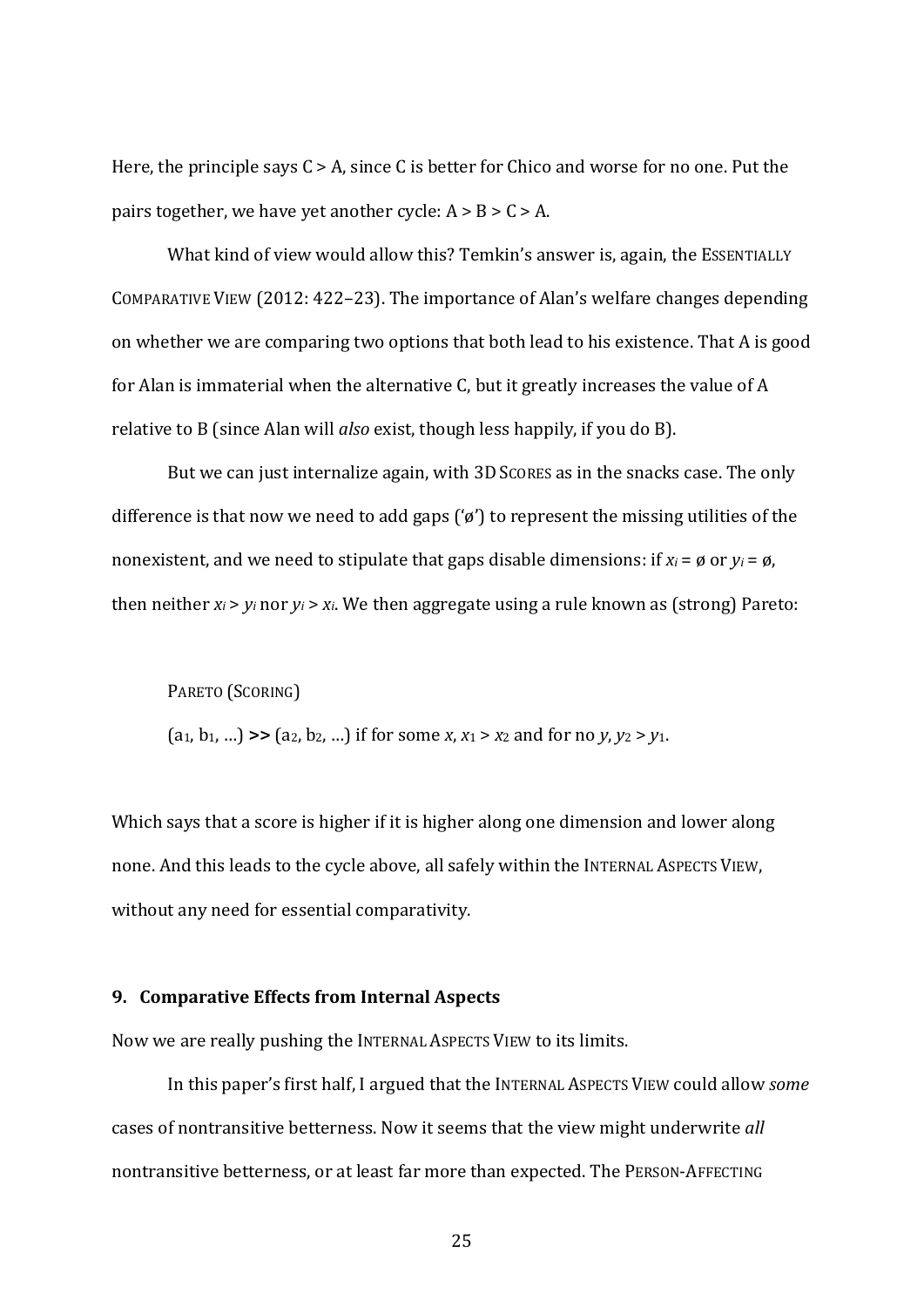PRINCIPLE and Spectrum Arguments are the home turf of the ESSENTIALLY COMPARATIVE VIEW. But we were able to "internalize" Temkin's take on them in a fairly natural way, reconstruing each to fit an INTERNAL ASPECTS VIEW with multiple dimensions.

What, then, do we make of the ESSENTIALLY COMPARATIVE VIEW? Should we give up on comparative values? One reason to say "no"—the boring reason—is that we haven't looked at all of the examples. Perhaps we will eventually find some cases where the ESSENTIALLY COMPARATIVE VIEW resists internalizing. I'm open to this. It would be rash to chuck out the ESSENTIALLY COMPARATIVE VIEW too quickly.

There is, however, an interesting moral we can already draw from the two cases above. Some kinds of comparativity may be *compatible with*, or even *derivable from*, an INTERNAL ASPECTS VIEW. This is not "essential comparativity," because scores aren't shifting. But it is comparativity in a broader sense: there is a value dimension that can count more or less depending on the options we are comparing.

Consider the 2D INTERNAL ASPECTS VIEW we used in the Spectrum Argument. The view has two principles, QUALITY and QUANTITY, which tell us how to combine our 2D scores. When quality is close, quantity is decisive; when quality is distant, quality is decisive. This is *lexicographic aggregation*. To determine whether P > P\*, we compare them one dimension of value at a time, in a specific order, and the better option overall is the one that is the *first* to beat the other along a dimension. <sup>40</sup> In this case, quality

<sup>40</sup> For the formal definition, see Fishburn (1974: 1443). Why "lexicographic?" Because the process is like the one that determines which of two words goes first in a dictionary. (Technically, the example in the text is a "lexicographic semiorder," because A is not better than B *whenever* A is better in terms of quality; A is better whenever it is better than B in quality *by a certain margin*. Compare to the example described in Tversky 1969. Note also that the view focuses on the difference in quality between A and B, not whether A's quality passes some absolute threshold; see Klockseim (2016: 1319–321) on "threshold lexicality," which preserves TRANSITIVITY, and "sufficient-difference lexicality," which does not.)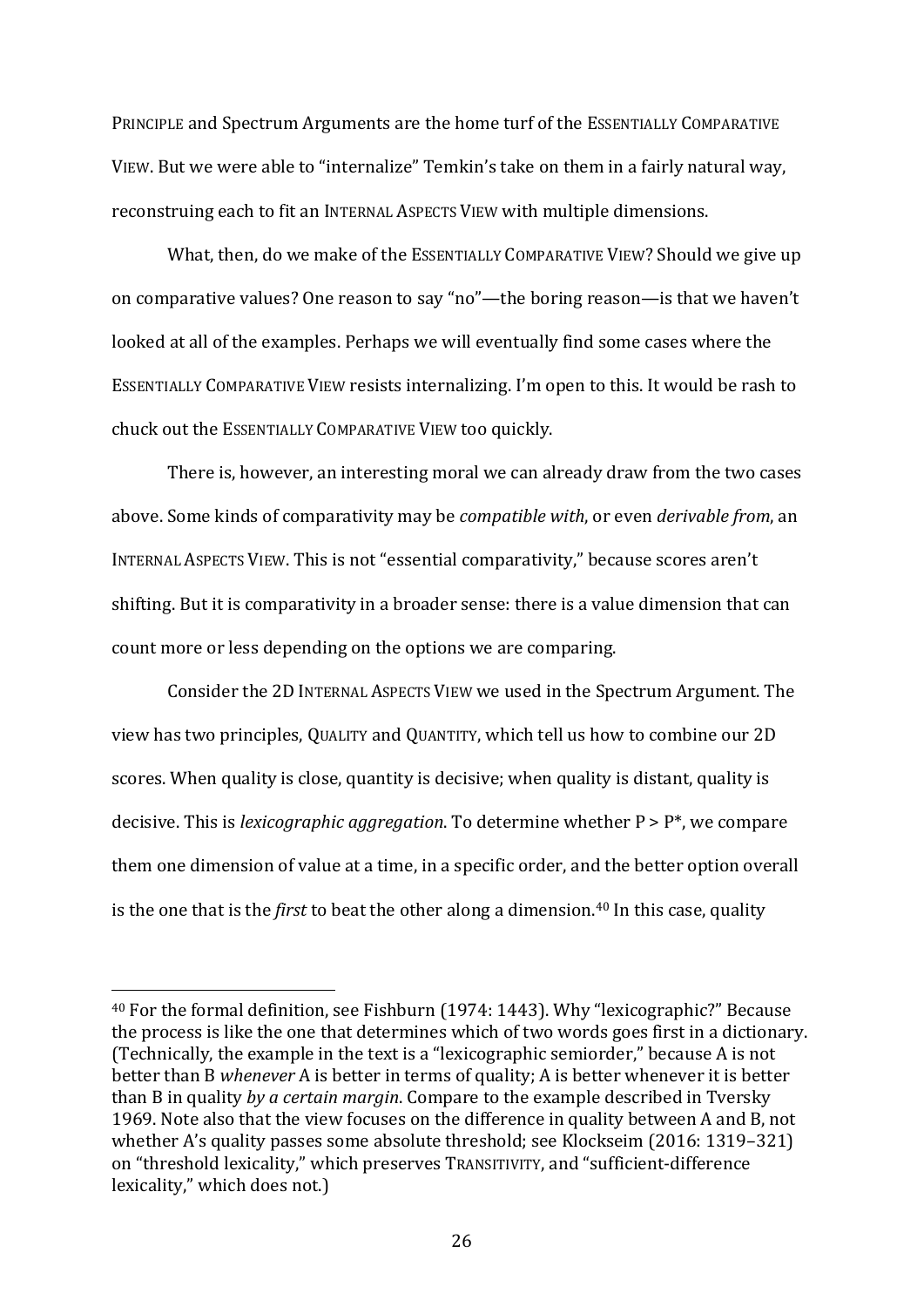comes first, and quantity comes second. P "beats" P\* in quality if the average quality of life in P is 99 higher than life in  $P^*$ . P "beats"  $P^*$  in quantity if the total quantity of good things in life is higher in P than in P\*.

This allows for a kind of comparative effect—*screening off.* Whenever P beats P\* in quality, *quantity doesn't matter* to whether P > P\*, even though it might be decisive in determining whether  $P^* > P^{**}$ . In our example above, P1 > P100, despite the massive quantity of good in P100, because quality screens off quantity. This is why P100's high total goodness is irrelevant *in this comparison* even though it *is* relevant, indeed decisive, when we compare P100 to P99, whose quality does *not* beat P100's.<sup>41</sup>

It is tempting to confuse effects like screening-off, which are certainly comparative in some sense, with Temkin's ESSENTIALLY COMPARATIVE VIEW, which is basically the denial of the INTERNAL ASPECTS VIEW.<sup>42</sup> But there is a difference. Screeningoff can fit the INTERNAL ASPECTS VIEW; indeed, it can be the *effect* of aggregating internal scores in a lexicographic way. Average quality and total quantity are internal to P1, but how quantity affects *betterness* depends on how close the alternative is in quality.

Now, what about the PERSON-AFFECTING PRINCIPLE? It's not lexicographic, but it also seems comparative, in some sense. We have three dimensions—one per person and we are ignoring any dimension that has a gap in it. For example, when we compare A to B, we have the following scores: (10, ø, 5) and (5, 20, ø). Only the first dimension, goodness for Alan, makes a difference; so, A > B even though B is great for Betty. But

<sup>41</sup> Of course, P99's quality is *higher than* P100's. But the kind of "beating" that matters in this method of aggregation is being *higher than by 99 points or more*. <sup>42</sup> I say "basically" because the ESSENTIALLY COMPARATIVE VIEW does include one positive commitment—SCORES. What kind of ethical view would reject this? I do not know. But I am reminded of a quip by Ernst Gombrich, who, when asked to name his favorite

painter, replied, "I don't give marks to artists." See *The Charlie Rose Show*, Interview with Ernst Gombrich. PBS. Aired September 22, 1995.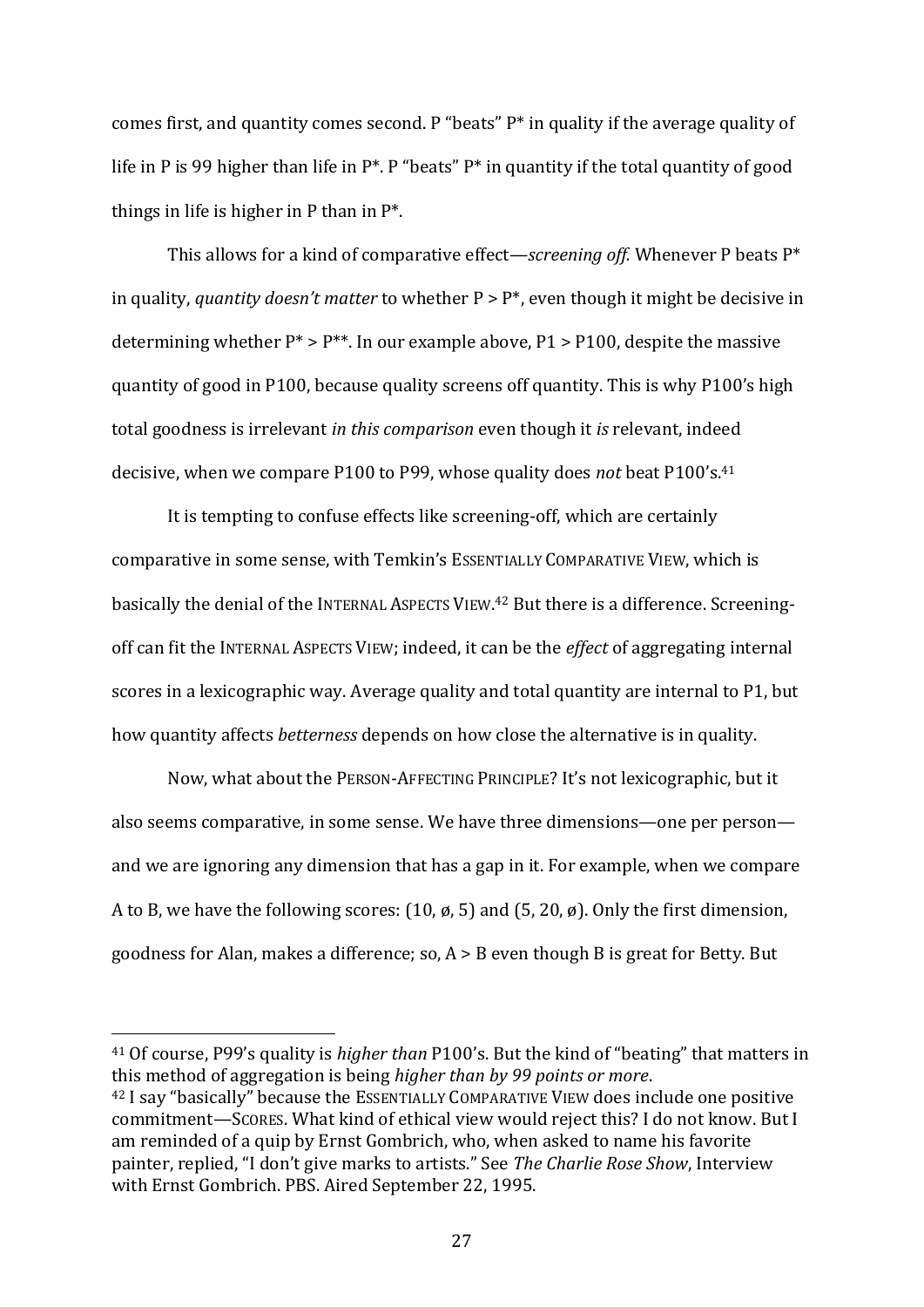when we compare A to C, goodness for Alan is irrelevant, since Alan does not exist if C is chosen; its score is (ø, 5, 20), with a gap in Alan's dimension.

This is not quite "screening off." It isn't as though Alan's wellbeing is being trumped by some inherently superior value.<sup>43</sup> Instead we have *gappy aggregation*. <sup>44</sup> If there is a gap in one of A's dimensions, that dimension does not affect whether A is better or worse than B. This seems to be compatible with the INTERNAL ASPECTS VIEW, since how good A is for Betty—and *whether* its goodness for Betty is defined at all—is fully intrinsic to A. The role of the gap in A's score, we might say, is to "disable" the dimension, to make B's goodness for Betty irrelevant to whether  $A > B$ .

But there is a problem. We can get the same effect as gappy aggregation with the ESSENTIALLY COMPARATIVE VIEW. Recall our three options:

|              | World A | <b>World B</b> | World C |
|--------------|---------|----------------|---------|
| <b>Alan</b>  | 10      |                |         |
| <b>Betty</b> | Ø       | 20             |         |
| Chico        |         |                | 20      |

Now, when we compare A to B, we might think of their values simply as the two gappy triples:  $(10, \emptyset, 5)$  and  $(5, 20, \emptyset)$ . But notice that only the first dimension matters here, since it is the only one without a gap. So why not prune the other dimensions? We would then get svelte new scores:  $V_B(A) = (10)$  and  $V_A(B) = (5)$ . We can then get the same result as before with PARETO (SCORING): A > B. Ditto for the other pairs. Here, the betterness relations are exactly the same as before, but the triples are no longer values. They are instead "proto-values" that determine an option's value depending on context.

<sup>43</sup> Chico isn't Lord of the Universe!

<sup>44</sup> For an example that may involve gappy aggregation, see Dancy 2005: 14.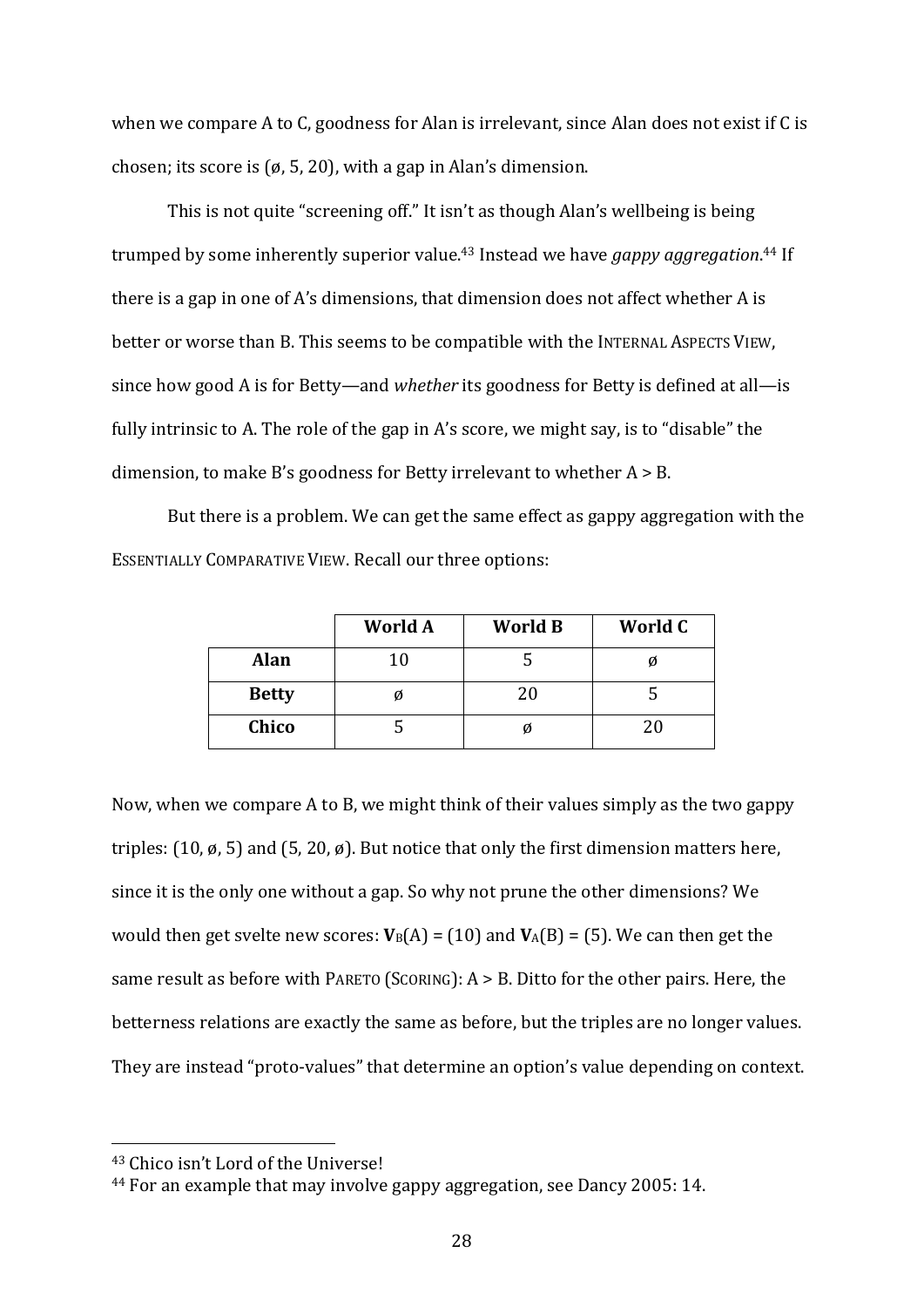For example, A's proto-value is (10, ø, 5). This means (i) A's value is (10) when compared to something whose value has a gap in the third but not the first dimension; (ii) A's value is (5) when compared to something whose value has a gap in the first but not the third dimension; and (iii) A's value is (10, 5) when compared to something whose value has no gap in the first or third dimensions. The triple is not a value itself, but it tells us how to find the 2D or 1D value.<sup>45</sup>

Here we have two views that seem like notational variants. One says that values are internal, with gappy dimensions that can be ignored during aggregation; the other view says that proto-values are internal, with gappy dimensions that are pruned to arrive at an option's true context-relative value. Both views generate cycles, and both involve a kind of multidimensionality. To decide between them, we would need some kind of a priori constraint on value theories to serve as a tiebreaker.

Is there any such tiebreaker? I think so. One constraint on a value theory is that there should be exactly one dimension of value for each genuine and distinct way in which things can be good or bad. (The "dimensionality constraint," if you like.) For example, if A's value is  $(10, \emptyset, 5)$ —where the dimensions reflect the utilities of Alan, Betty, and Chico—it follows that A is good to degree 10 with respect to Alan's utility, that A is good to degree 5 with respect to Chico's utility, and that these are not the same way of being good: (10,  $\emptyset$ , 5) is not the same value as (5,  $\emptyset$ , 10). The two utilities are not fungible in ethical value as dollar bills are in their value as cash.<sup>46</sup>

<sup>45</sup> A fuller statement of this view would have to answer further questions. Could there be a zero-dimensional value? Should we distinguish different 1D values that are the result of pruning different dimensions? Note also that we could also have multidimensional scores given this kind of ESSENTIALLY COMPARATIVE VIEW. To illustrate, imagine that there is a fourth person, Dina, whose utility is 1 at each of the three worlds. Then  $V_B(A) = (10, 1)$ .

<sup>46</sup> For more on nonfungible utilities (and the contrast with cash), see Chappell 2015.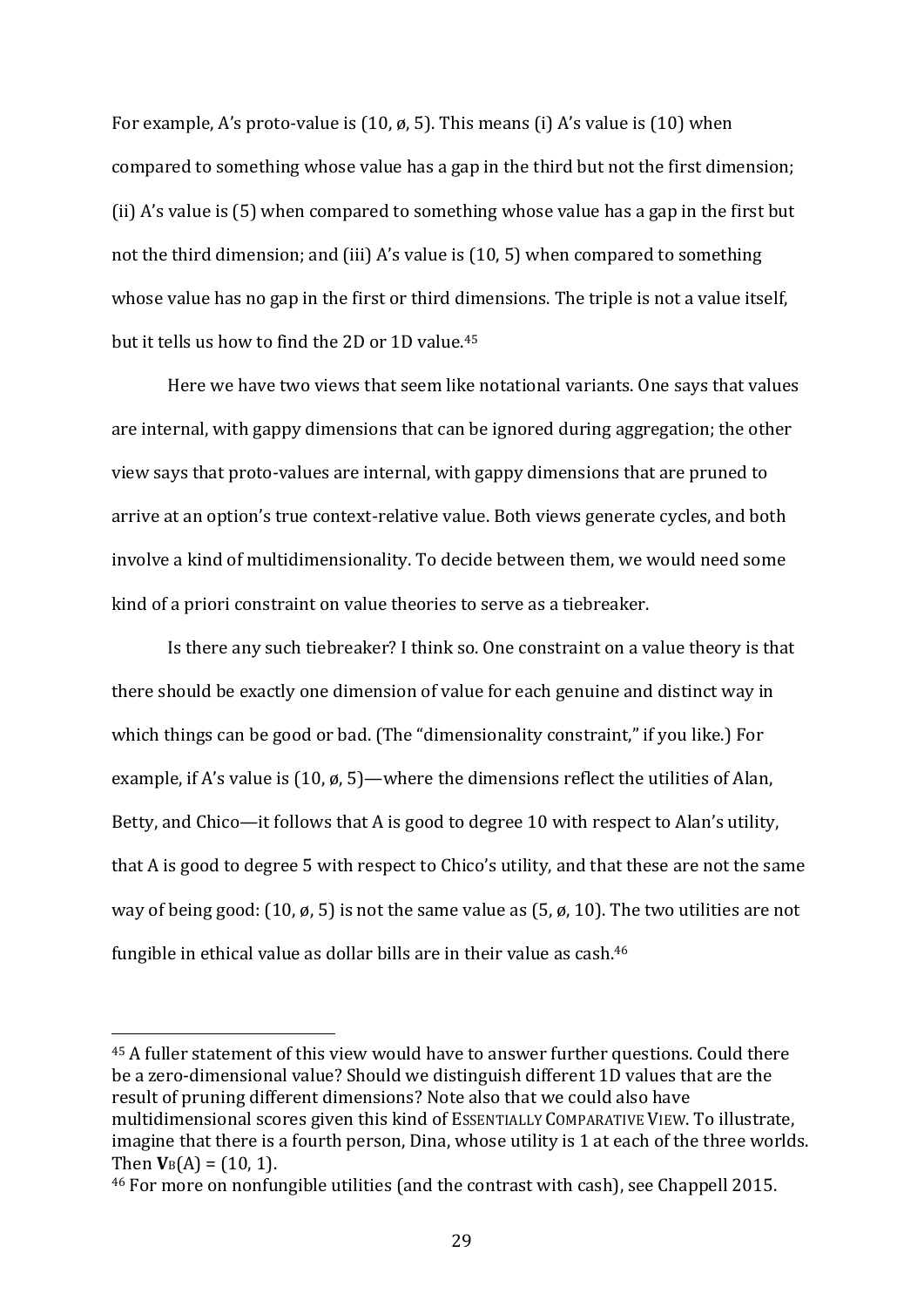Now, to my mind, one respect in which B is good is that it is good for Betty. I cannot say that B is *better* for Betty than A is, since she does not exist given A, nor can I say that A is good with respect to Betty's happiness (there it is undefined). But I can still say that B is good in virtue of Betty's happiness. That suggests that B's overall value score has to include a "Betty" dimension with a score of 20. B's value cannot just be, say, (5). And yet, (5) *is* B's value when compared to A, on the ESSENTIALLY COMPARATIVE VIEW that prunes gappy dimensions. That's why I think we should prefer the view on which B has the internal value of  $(5, 20, \emptyset)$ .

I conclude that the PERSON-AFFECTING PRINCIPLE is probably better with gappy internal values than with gapless comparative values. For similar reasons, I think the Spectrum Argument is best understood with 2D internal values; average utility and total utility seem like genuine and distinct dimensions of value.<sup>47</sup>

But I might be wrong. In fact, I might be very wrong. On some views, there cannot *in principle* be any tiebreaker between two value theories so long as they agree about which value relations obtain between which things; any further difference is merely notational. I call this the:

### VALUE EQUIVALENCE THESIS

Two theories of value are equivalent if they always agree, for any options *x* and *y*,

<sup>&</sup>lt;sup>47</sup> We could get the same cycles on an essentially comparative view. The trick is to say that quantity is pruned when quality is decisive, and quality is pruned when quantity is decisive. On this proposal, when comparing P1 to P100, we prune the quantity dimension so that P1's true value is (100) and P100's is (1). But this implies that when we compare P1 to P100, P100 cannot be good with respect to quantity, which it clearly is. P100's high quantity of utility is, regardless of contest, a genuine way in which P100 is good. Rather than deny the goodness of high quantity, we should say that quantity is screened off from affecting overall betterness, whenever there is a big difference in average quality. (For relevant discussion, see Dancy 2005: 15, and see Parfit 1984: 412 on "personal value" that "does not make the outcome better"—it's still "value!")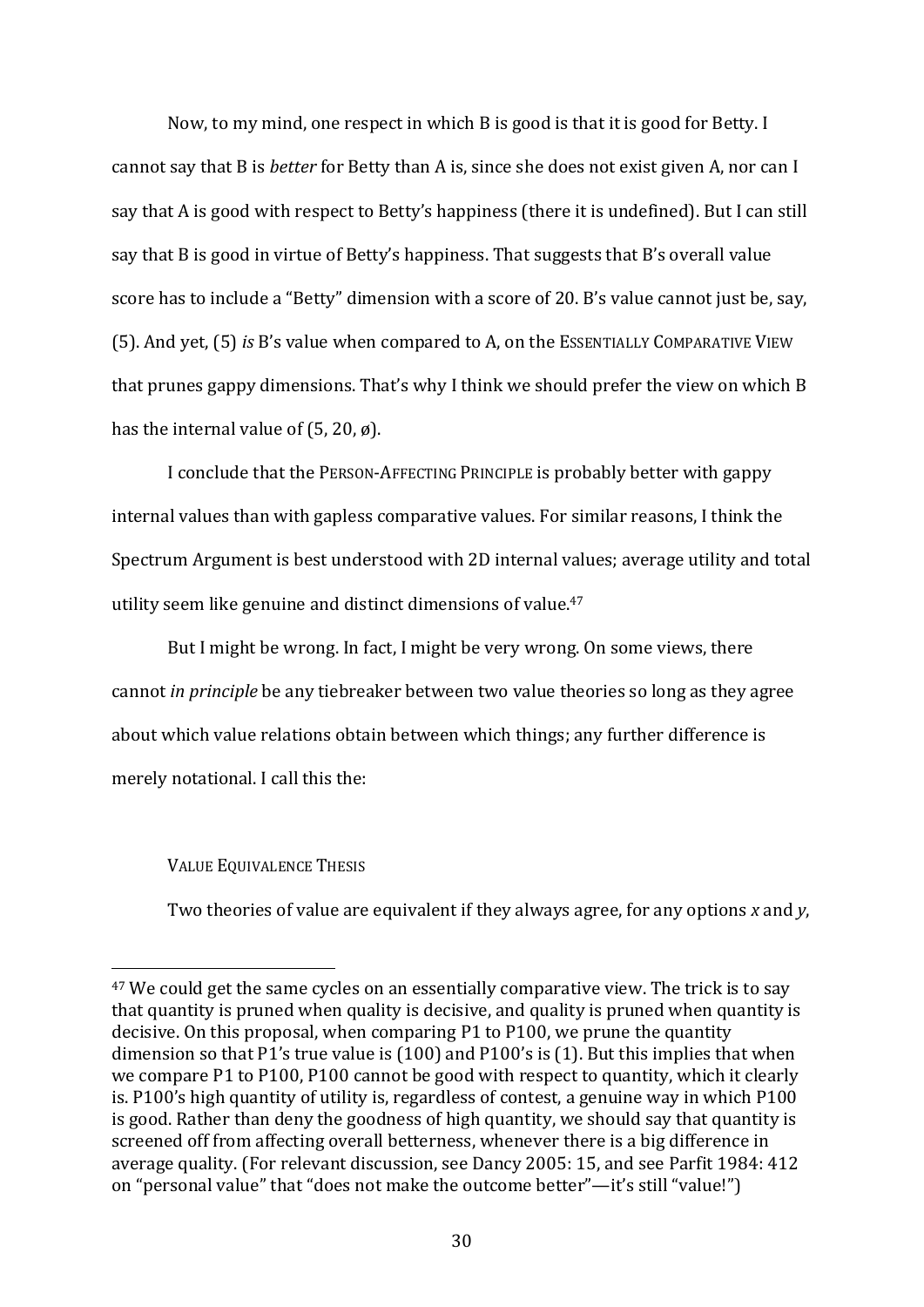on whether *x* is as good as *y*, all things considered, and whether *y* is as good as *x*, all things considered. 48

If this is true, there is nothing more to a theory of value than what it says about overall value relations. If it's false, there must be more to values than the relations they underwrite. I myself suspect that the thesis is false. There should be many dimensions of value that do not change relative to the alternative, since there are many ways, independent of the alternatives, in which a thing can be good.

Let's sum up. The Spectrum Argument can be internalized as a case of lexicographic aggregation; this leads to a kind of comparativity—namely, screening that isn't "essentially" comparative. The PERSON-AFFECTING PRINCIPLE can be internalized as a case of gappy aggregation; this, too, leads to a kind of non-essential comparativity namely, the disabling of dimensions. In both cases, I think the internalized view is an improvement, since there ends up being one value dimension for each genuine and distinct way in which things can be good. My assumption here is that values, and value dimensions, have some independent reality and can be assessed in themselves; they are not just "whatever determines betterness." That said, I have left open the possibility that I am wrong about this, and I have not leapt to the conclusion that we should *always*  internalize, though I think we probably should do it *sometimes*.

<sup>48</sup> This thesis is endorsed by Broome (1999: 163). Compare VALUE EQUIVALENCE THESIS to the "deontic equivalence thesis," which says that theories of rightness are equivalent if they agree about which acts are right (see the "consequentializers" in fn. 29, above). I should note two other reasons why one might doubt the VALUE EQUIVALENCE THESIS: (1) judgments of the form "*x* is *n* times as good as *y*" may not be reducible to 'is as good as'; (2) also irreducible might be the difference between parity and "incomparability," since both involve neither of two options being as good as the other (see Chang 2002). We could broaden the VALUE EQUIVALENCE THESIS so that equivalent theories have to agree about parity and ratio-judgments (and perhaps other value relations). My thanks to a referee for helpful comments about how to state the thesis.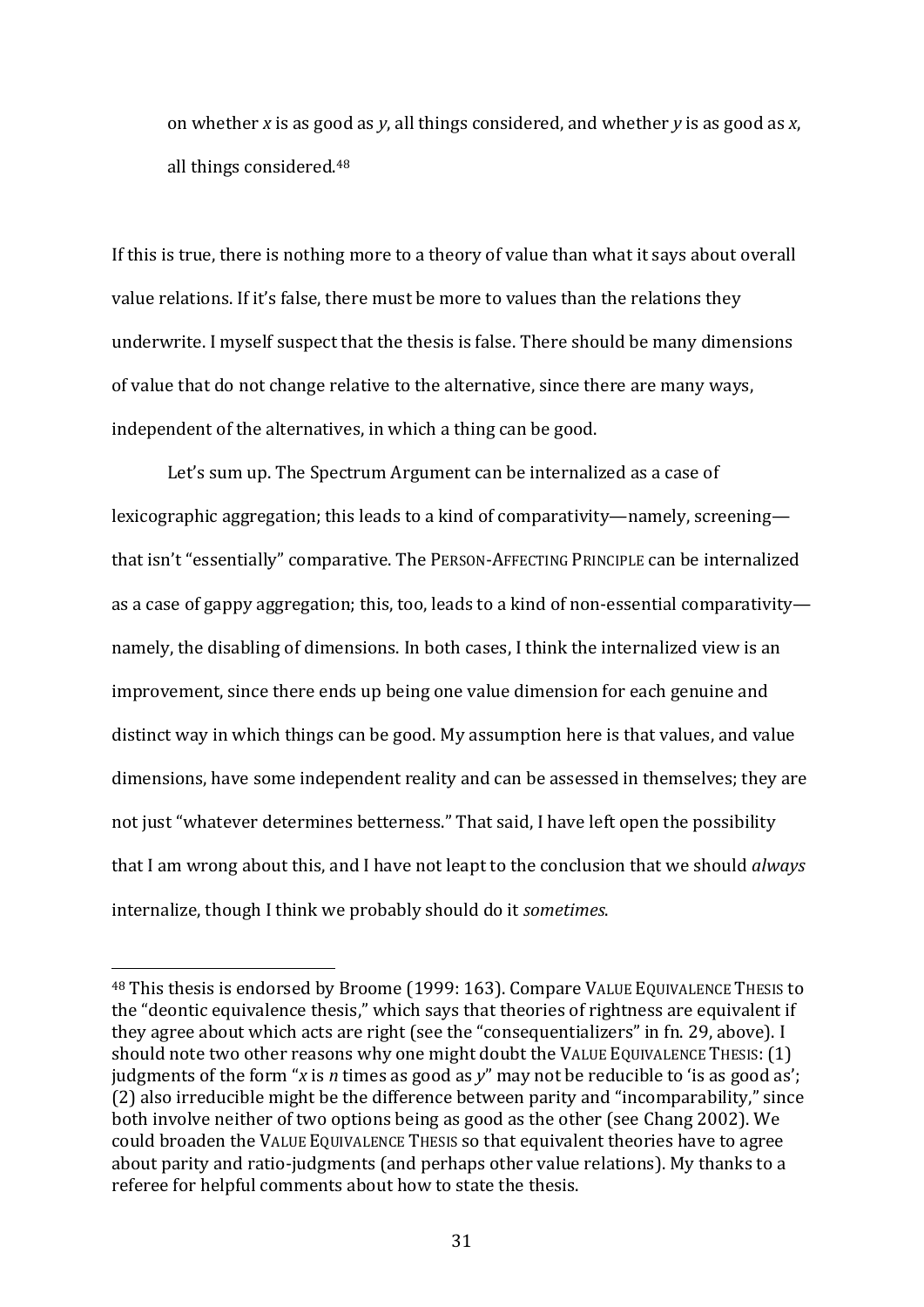The moral is that we do not want a sharp divide between, on the one side, the INTERNAL ASPECTS VIEW, and on the other, all comparative phenomena. Complex scores make the relationship more nuanced and interlinked. To see a simple dichotomy here is restrict one's view of some of the most dazzling ideas in axiology—lofty hypotheses about the nature of value—to the limited lens of 1D SCORING. Why look at the Milky Way through a magnifying glass? 49

## **10.Conclusion**

We began with a simple story: the fate of TRANSITIVITY is to be decided by a clash between two titans, the ESSENTIALLY COMPARATIVE VIEW and the INTERNAL ASPECTS VIEW. If value is internal, betterness must be transitive; if value is essentially comparative, betterness need not be transitive.

I have urged a rethinking of the TRANSITIVITY debate for two reasons. First, the INTERNAL ASPECTS VIEW cannot be the source of TRANSITIVITY, since there can be cycles even without comparativity; my main example was an ethical version of Condorcet's Paradox. In this case, value scores do not change with context; instead, they are just complex, with multiple dimensions that aggregate in a non-additive way.<sup>50</sup>

<sup>50</sup> There is nothing comparative about the 3D INTERNAL ASPECTS VIEW as it applies to our Condorcet case. That said, we could "Temkinize" the view in a somewhat natural way. (See fn. 34 for a general but crude recipe for Temkinizing—i.e., turning a multidimensional view into a 1D ESSENTIALLY COMPARATIVE VIEW.) We can reconceive the 3D values—which tell us the utilities of Alan, Betty, and Chico—as proto-values. We then say that **V**B(A) is equal to the number of dimensions along which A's proto-value is higher than B's. The result would be the same cyclic judgments of overall betterness: A >  $B > C > A$ . It is not obvious which of these views is better; we would need to know more about whether, on these views, the individuals' utilities each reflect a genuine and distinct way in which outcomes can be good. I myself would think they do. But if they do

<sup>49</sup> I do not mean that 1D SCORING is false—only that it is unsuitable as a background assumption when trying to map out the space of possible moral views. There is a lot more space that ethicists have realized, and here I think it will be fruitful to mix and match ideas from philosophy and economics.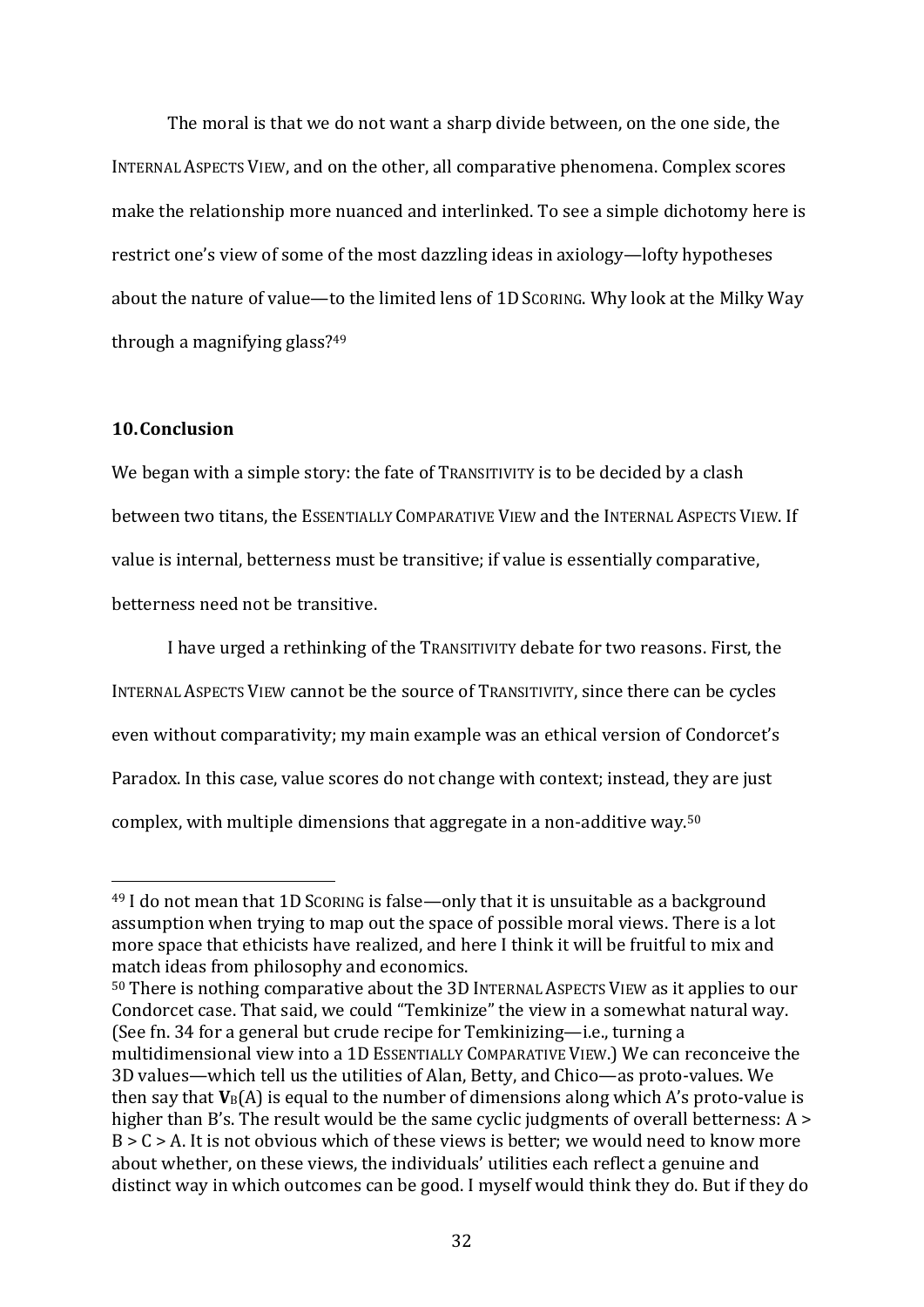Second, the INTERNAL ASPECTS VIEW can itself explain some cases that are supposed to be the exclusive purview of the ESSENTIALLY COMPARATIVE VIEW. By "internalizing" these cases, we can also see how some kinds of comparativity, like screening-off, can flow from complex internal scores. This raises the question of whether internalizing changes the substance of a view; I suggested that it does, though I think it is too early to say for sure.

Let me finally return to a question raised in §4. Could there be an aggregation rule that is far enough away from ADDITION to violate TRANSITIVITY, but not so close to MAJORITY RULE that it is just ridiculous? We have seen a couple of candidates, but more importantly, now we know how to find more. Rather than conjuring principles from scratch, we can try internalizing more of the greatest hits of the ESSENTIALLY COMPARATIVE VIEW, bearing in mind that each dimension of value should embody a genuine and distinct way in which things can be good.

Whatever method we use, and whatever answers we ultimately find, I hope you share my sense that there is much to explore, thanks in large part to pioneers like Temkin. I have been critical of his views, but in a way we are on the same quest: we want to identify (and scrutinize) the source of our attraction to TRANSITIVITY. We want to understand how properties of *value relations* might arise from *what values are*. A clear map of the conceptual space here does not put a stop to anybody's questing; it invites us to go further, in all sorts of new dimensions.<sup>51</sup>

not, and goodness really is just a measure of the *number* of people who benefit more, we should prefer the Temkinized view.

<sup>51</sup> I myself have tried to "go further" with multidimensionality in a paper about whether one may save the few instead of the many (Muñoz forthcoming).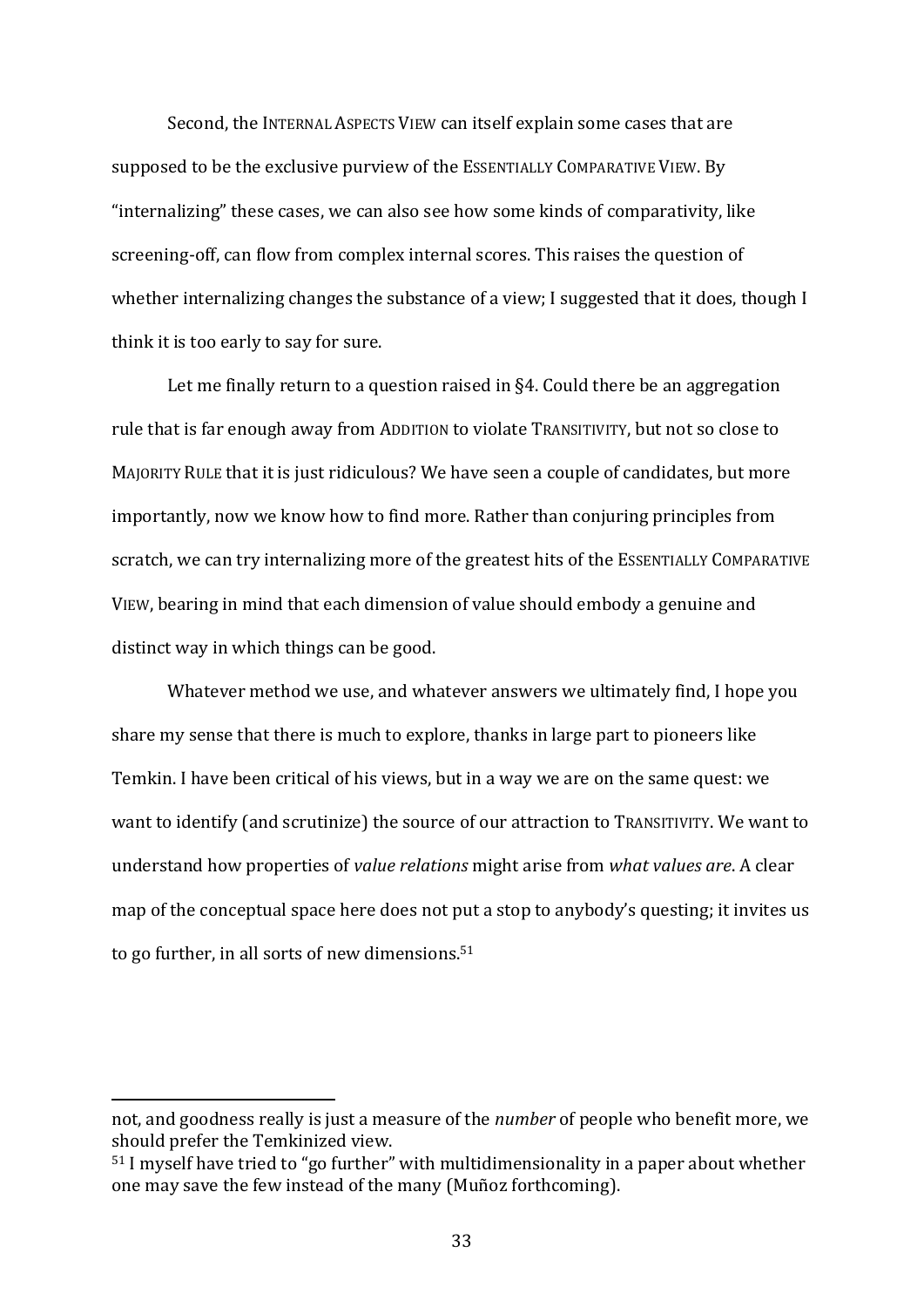#### **Works Cited**

- Arrow, Kenneth 1963. *Social Choice and Individual Values* (2nd Edition). New York, NY: Wiley.
- Arrow, Kenneth and Hervé Reynaud 1986. *Social Choice and Multicriterial Decision-Making*. Cambridge, MA: MIT Press.
- Baker, Keith M. 1975, *Condorcet: From Natural Philosophy to Social Mathematics*. Chicago: University of Chicago Press

Binmore, Ken and Voorhoeve, Alex 2003. Defending transitivity against Zeno's Paradox. *Philosophy and Public Affairs* 31 (3): 272–79.

Broome, John 1999, *Ethics out of Economics*. Cambridge: Cambridge University Press.

Chang, Ruth 2002. The possibility of parity. *Ethics* 112 (4): 659–88.

———2005. Parity, interval value, and choice. *Ethics* 115 (2): 331–50.

Chappell, Richard Yetter 2015. Value receptacles. *Noûs* 49 (2): 322–32.

Coons, Christian 2014. Hope for fools: Four proposals for meeting Temkin's challenge.

*Analysis* 74 (2): 292–306.

Cusbert, John 2017. Acting on essentially comparative goodness. *Thought* 6: 73–83.

- Dancy, Jonathan 2005. Essentially comparative concepts. *Journal of Ethics and Social Philosophy* 1 (2): 1–15.
- Davidson, Donald, John McKinsey and Patrick Suppes 1955. Outline of a formal theory of value, I. *Philosophy of Science* 22: 140–46.
- Dreier, James 2011. In defense of consequentializing. In Mark Timmons (ed.), *Oxford Studies in Normative Ethics, Volume 1*. Oxford: Oxford University Press (pp. 97– 119).
- Fishburn, Peter C. 1974. Lexicographic orders, utilities and decision rules: A survey. *Management Science* 20 (11): 1442–471.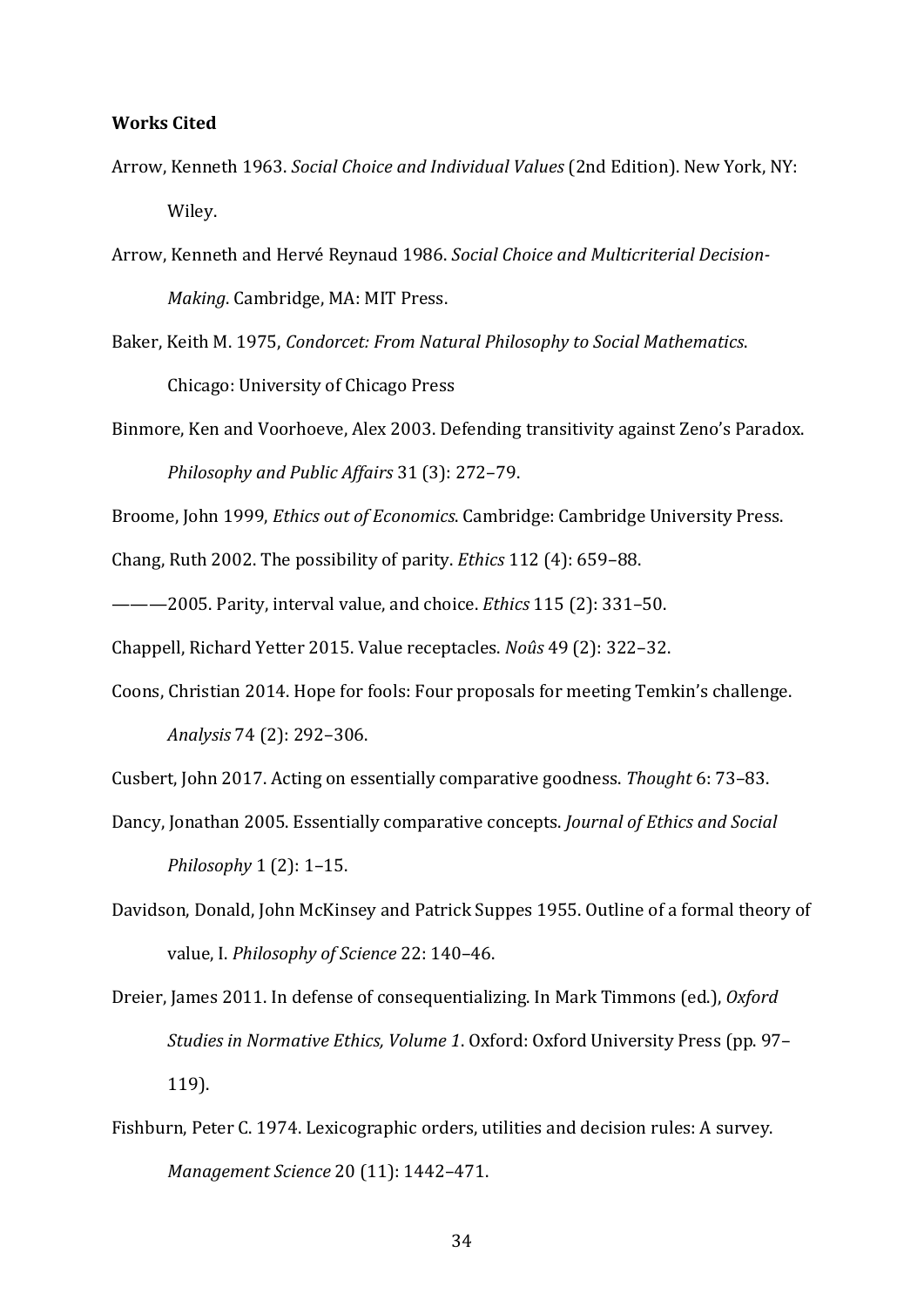Friedman, Alex 2009. Intransitive ethics. *Journal of Moral Philosophy* 6: 277–97.

Gehrlein, William V. 2006. *Condorcet's Paradox*. Berlin: Springer.

Gert, Joshua 2004. Value and parity. *Ethics* 114 (3): 492–510.

Handfield, Toby 2014. Rational choice and the transitivity of betterness. *Philosophy and Phenomenological Research*. 89 (3): 584–604.

———2016. Essentially comparative value does not threaten transitivity. *Thought* 5: 3– 12.

Howard, Chris 2021. Consequentialists must kill. *Ethics* 131 (4): 727–53.

Huemer, Michael 2013. Transitivity, comparative value, and the methods of ethics. *Ethics* 123 (2): 318–45.

- ———2008. In defence of repugnance. *Mind* 76: 62–72
- Hurley, Susan 1985. Supervenience and the possibility of coherence. *Mind* 94 (376): 501–25.

Katz, Leo 2011. *Why the Law is So Perverse.* Chicago, IL: University of Chicago Press.

- ———2015. On Larry Temkin's *Rethinking the Good*. *Journal of Moral Philosophy* 12 (4): 414–27.
- Klockseim, Justin 2016. How to accept the transitivity of better than. *Philosophical Studies* 173 (5): 1309–334.
- Louise, Jenny 2004. Relativity of value and the consequentialist umbrella. *Philosophical Quarterly* 54 (217): 518–36.
- May, Kenneth O. 1954. Intransitivity, utility, and the aggregation of preference patterns. *Econometrica* 22 (1): 1–13.
- Muñoz, Daniel 2021. The rejection of consequentializing. *Journal of Philosophy* 118 (2): 79–96.
- ———forthcoming. The many, the few, and the nature of value. *Ergo*.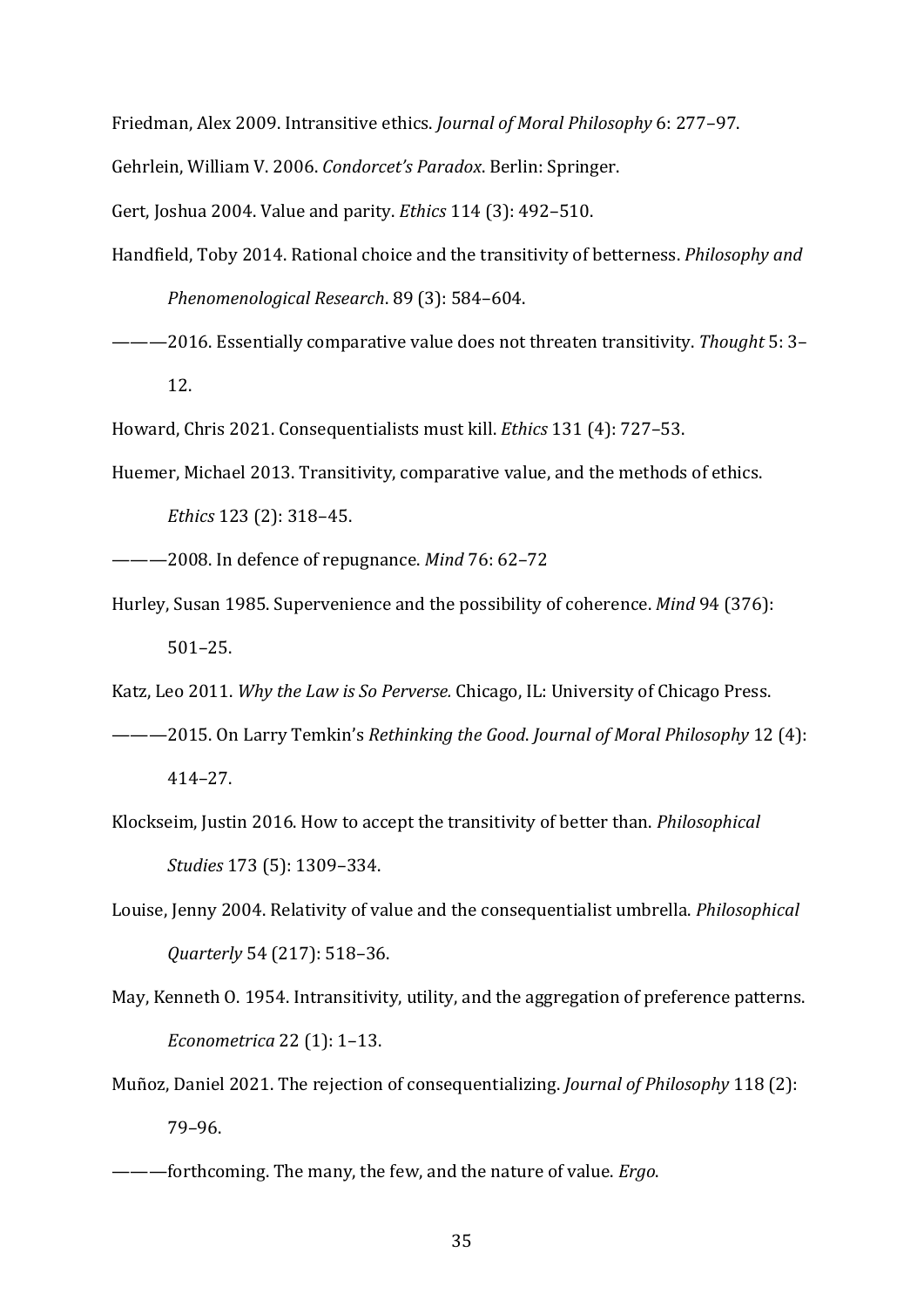Narveson, Jan 1967. Utilitarianism and new generations. *Mind* 76: 62–72.

Nebel, Jacob M. 2018. The good, the bad, and the transitivity of *better than*. *Noûs* 52 (4): 874–99.

Parfit, Derek 1984. *Reasons and Persons*. Oxford: Oxford University Press.

- Persson, Ingmar 2014. Internal or external grounds for the nontransitivity of 'better/worse than'. *Law, Ethics, and Philosophy* 2: 120–38.
- Portmore, Douglas W. 2011. *Commonsense Consequentialism: Wherein Morality Meets Rationality*. Oxford: Oxford University Press.
- Pummer, Theron 2018. Spectrum arguments and hypersensitivity. *Philosophical Studies* 175: 1729–744.
- Rabinowicz, Wlodek 2008. Value relations. *Theoria* 74: 18–49.
- Rachels, Stuart 1993. A theory of beneficence. Undergraduate thesis, University of Oxford.
- ———1998. Counterexamples to the transitivity of *better than*. *Australasian Journal of Philosophy* 76 (1): 71–83.
- ———2001. A set of solutions to Parfit's problems. *Noûs* 35 (2): 214–38.
- Roberts 2014. Temkin's Essentially Comparative View, wrongful life, and the Mere Addition Paradox. *Analysis* 74 (2): 306–26.
- Ross, Jacob 2015. Rethinking the person-affecting principle. *Journal of Moral Philosophy*  12 (4): 428–61.
- Sen, Amartya 2017. *Collective Choice and Social Welfare: Expanded Edition*. Cambridge, MA: Harvard University Press.

Setiya, Kieran 2018. Must consequentialists kill? *Journal of Philosophy* 115 (2): 92–105.

Temkin, Larry 1987. Intransitivity and the Mere Addition Paradox. *Philosophy and Public Affairs* 16 (2): 138–87.